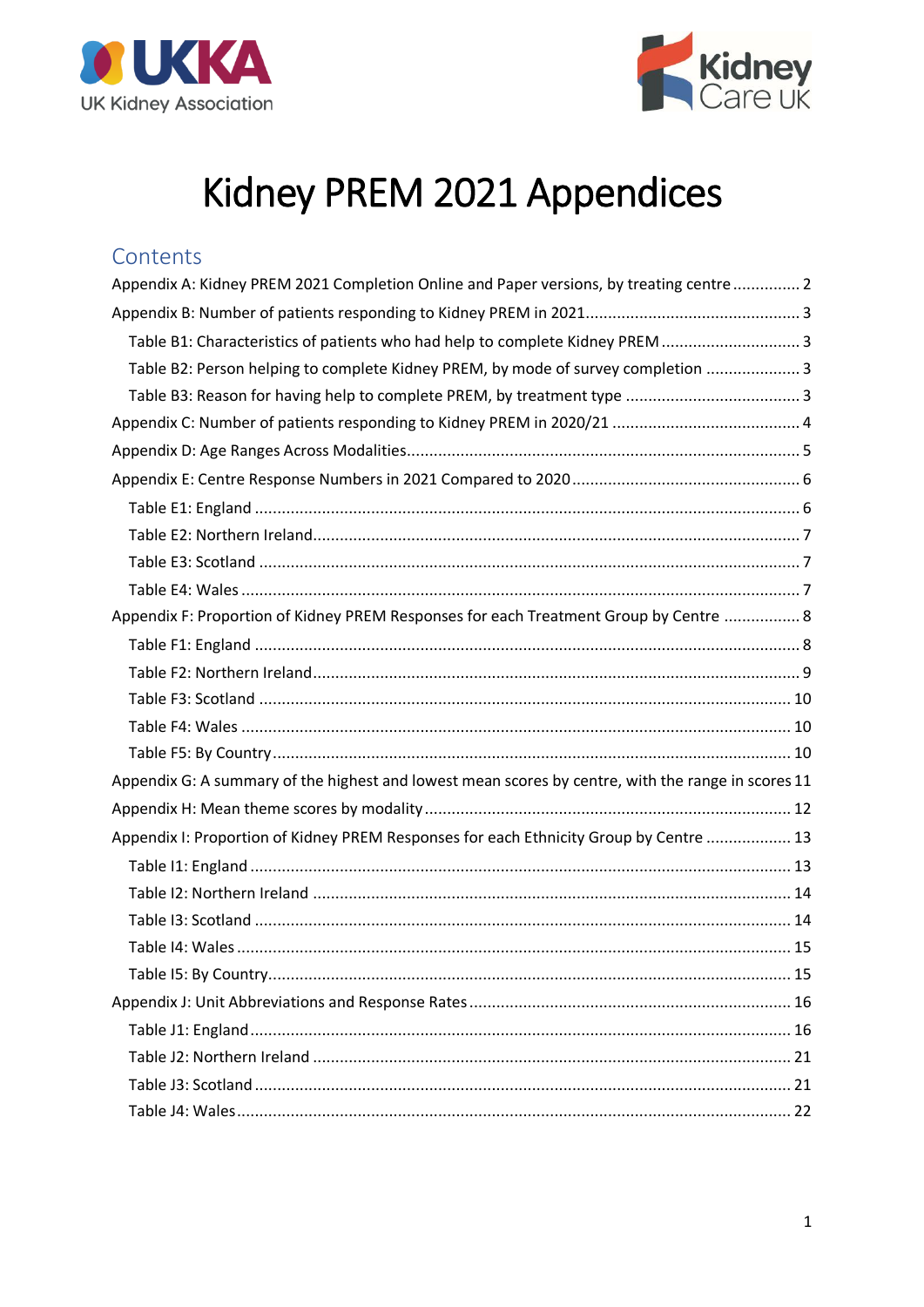# <span id="page-1-0"></span>Appendix A: Kidney PREM 2021 Completion Online and Paper versions, by treating centre



*Number of returns shown in brackets after centre name*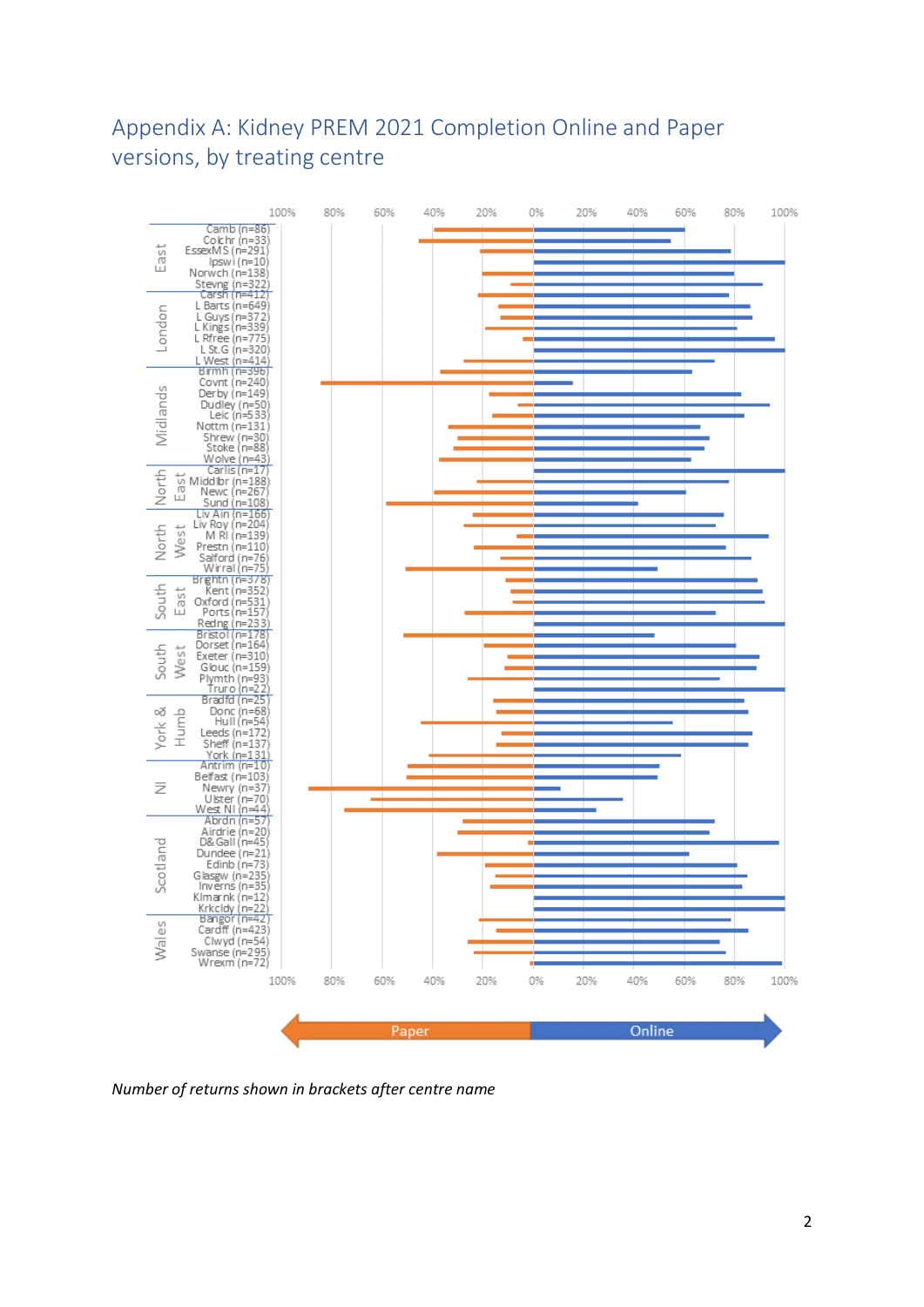<span id="page-2-0"></span>Appendix B: Number of patients responding to Kidney PREM in 2021

|                               | <b>PREM</b><br><b>Total</b> | <b>With Help</b><br>(% of all returns) |
|-------------------------------|-----------------------------|----------------------------------------|
| Age                           |                             |                                        |
| $\leq 30$                     | 376                         | 56 (14.9%)                             |
| 31-55                         | 3261                        | 550 (16.9%)                            |
| 56-74                         | 5763                        | 1479 (25.7%)                           |
| $\geq$ 75                     | 2868                        | 1163 (40.6%)                           |
| Missing                       | 148                         | 43                                     |
| <b>Ethnicity</b>              |                             |                                        |
| Asian                         | 1137                        | 441 (38.8%)                            |
| <b>Black</b>                  | 1005                        | 348 (34.6%)                            |
| White                         | 9358                        | 2264 (24.2%)                           |
| Other                         | 402                         | 132 (32.8%)                            |
| Rather Not Say                | 260                         | 40 (15.4%)                             |
| Missing                       | 254                         | 66                                     |
| <b>Treatment</b>              |                             |                                        |
| Transplant                    | 2148                        | 132 (6.1%)                             |
| Haemodialysis                 | 7497                        | 2747 (36.6%)                           |
| Peritoneal                    | 772                         | 141 (18.3%)                            |
| <b>CKD</b>                    | 1710                        | 211 (12.3%)                            |
| Missing                       | 289                         | 60                                     |
| <b>Haemodialysis Location</b> |                             |                                        |
| At Home                       | 259                         | 47 (18.1%)                             |
| In-Satellite                  | 4054                        | 1439 (35.5%)                           |
| In-Centre                     | 3090                        | 1232 (39.9%)                           |
| Unknown HD                    | 94                          | 29                                     |
| <b>Total</b>                  | 12416                       | 3291 (27.3%)                           |

<span id="page-2-1"></span>Table B1: Characteristics of patients who had help to complete Kidney PREM

### <span id="page-2-2"></span>Table B2: Person helping to complete Kidney PREM, by mode of survey completion

|              | <b>Total</b> | Friend /<br>Relative n (%) | <b>Volunteer</b><br>n(%) | <b>Other</b><br>n(%) |  |
|--------------|--------------|----------------------------|--------------------------|----------------------|--|
| Online       | 2535         | 501 (19.8%)                | 454 (17.9%)              | 1580 (62.3%)         |  |
| Paper        | 756          | 412 (54.5%)                | 17 (2.2%)                | 327 (43.3%)          |  |
| <b>Total</b> | 3291         | 913 (27.7%)                | 471 (14.3%)              | 1907 (57.9%)         |  |

#### <span id="page-2-3"></span>Table B3: Reason for having help to complete PREM, by treatment type

|                     | <b>Total</b> | Language<br>n(%) | Frailty<br>n(%) | <b>Connection to HD</b><br>machine $n$ (%) | <b>Other</b><br>n(%) |
|---------------------|--------------|------------------|-----------------|--------------------------------------------|----------------------|
| <b>CKD</b>          | 211          | 18 (8.5%)        | 31 (14.7%)      |                                            | 162 (76.8%)          |
| <b>Peritoneal</b>   | 141          | 17 (12.1%)       | 21 (14.9%)      |                                            | 103 (73.0%)          |
| Home HD             | 47           | 2(4.3%)          | 3(6.4%)         | 19 (40.4%)                                 | 23 (48.9%)           |
| <b>Satellite HD</b> | 1439         | 100 (6.9%)       | 92 (6.4%)       | 913 (63.4%)                                | 334 (23.2%)          |
| In centre HD        | 1232         | 87 (7.1%)        | 64 (5.2%)       | 708 (57.5%)                                | 373 (30.3%)          |
| <b>Transplant</b>   | 132          | 13 (9.8%)        | 10 (7.6%)       |                                            | 109 (82.6%)          |
| <b>Total</b>        | 3202         | 237 (7.4%)       | 221 (6.9%)      | 1640 (51.2%)                               | 1104 (34.5%)         |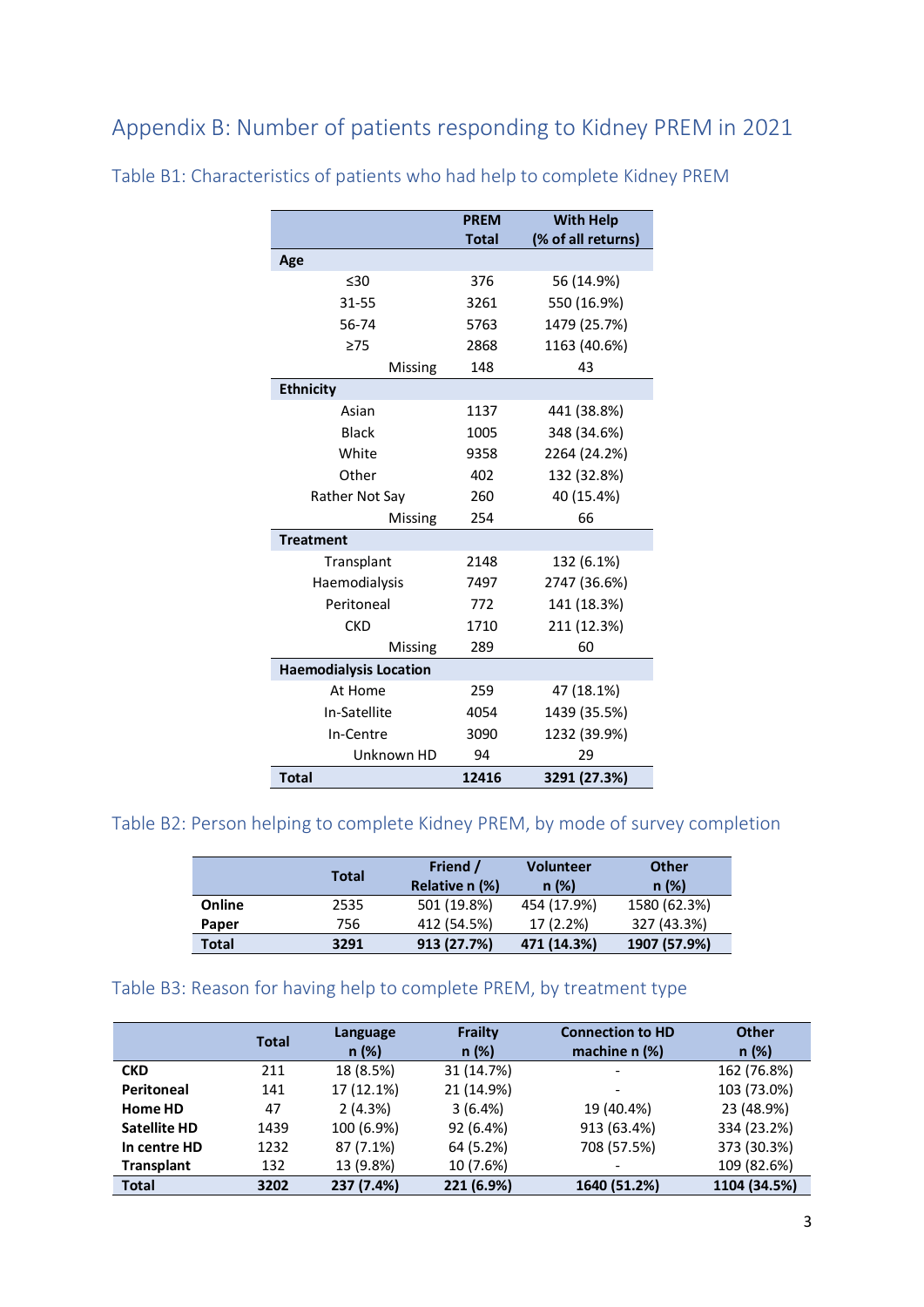# <span id="page-3-0"></span>Appendix C: Number of patients responding to Kidney PREM in 2020/21

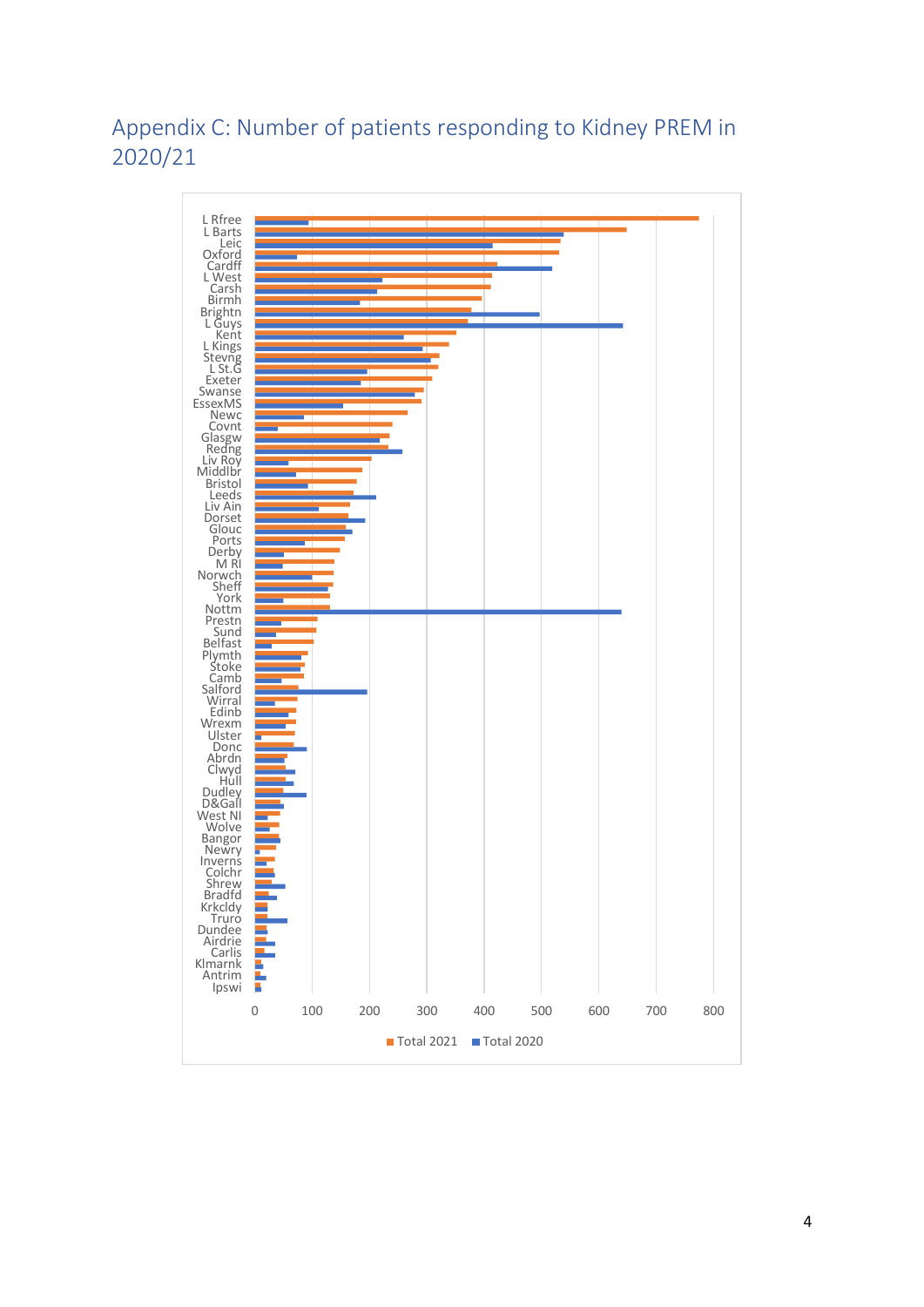# <span id="page-4-0"></span>Appendix D: Age Ranges Across Modalities

| Age          |              | <b>Total</b>               |              | <b>CKD</b>          |             | <b>Peritoneal</b> |  |
|--------------|--------------|----------------------------|--------------|---------------------|-------------|-------------------|--|
| (years)      | 2021         | 2020                       | 2021         | 2020                | 2021        | 2020              |  |
| 17-21        | 76 (0.6%)    | 73 (0.8%)                  | 15 (0.9%)    | 15 (0.8%)           | 9(1.2%)     | 10 (1.6%)         |  |
| 22-30        | 300 (2.4%)   | 327 (3.4%)                 | 65 (3.8%)    | 75 (4.0%)           | 13 (1.7%)   | 22(3.5%)          |  |
| $31 - 40$    | 787 (6.4%)   | 706 (7.3%)                 | 119 (7.0%)   | 146 (7.8%)          | 50 (6.6%)   | 43 (6.8%)         |  |
| 41-55        | 2474 (20.2%) | 2223 (23.0%)               | 369 (21.6%)  | 435 (23.1%)         | 132 (17.3%) | 129 (20.4%)       |  |
| 56-64        | 2633 (21.5%) | 2232 (23.1%)               | 308 (18.0%)  | 410 (21.8%)         | 154 (20.2%) | 146 (23.1%)       |  |
| 65-74        | 3130 (25.5%) | 2305 (23.9%)               | 446 (26.1%)  | 502 (26.7%)         | 198 (26.0%) | 158 (25.0%)       |  |
| 75-84        | 2346 (19.1%) | 1475 (15.3%)               | 309 (18.1%)  | 244 (13.0%)         | 179 (23.5%) | 106 (16.8%)       |  |
| $85+$        | 522 (4.3%)   | 304 (3.2%)                 | 76 (4.5%)    | 55 (2.9%)           | 26 (3.4%)   | 18 (2.8%)         |  |
| Missing      | 148          |                            | 3            |                     | 11          |                   |  |
| <b>Total</b> | 12416        | 9645                       | 1710         | 1882                | 772         | 632               |  |
|              |              |                            |              |                     |             |                   |  |
| Age          |              | <b>Home HD</b>             |              | <b>Satellite HD</b> |             | <b>Centre HD</b>  |  |
| (years)      | 2021         | 2020                       | 2021         | 2020                | 2021        | 2020              |  |
| $17 - 21$    | $1(0.4\%)$   | $1(0.4\%)$                 | 10 (0.2%)    | 8(0.3%)             | 18 (0.6%)   | 19 (1.0%)         |  |
| 22-30        | 5(1.9%)      | 13 (5.4%)                  | 73 (1.8%)    | 66 (2.4%)           | 82 (2.7%)   | 70 (3.5%)         |  |
| 31-40        | 24 (9.3%)    | 35 (14.6%)                 | 207 (5.1%)   | 141 (5.1%)          | 187 (6.2%)  | 124 (6.3%)        |  |
| 41-55        | 79 (30.6%)   | 88 (36.8%)                 | 685 (17.0%)  | 481 (17.5%)         | 581 (19.1%) | 412 (20.9%)       |  |
| 56-64        | 74 (28.7%)   | 62 (25.9%)                 | 827 (20.5%)  | 568 (20.7%)         | 600 (19.8%) | 425 (21.6%)       |  |
| 65-74        | 53 (20.5%)   | 26 (10.9%)                 | 1074 (26.6%) | 689 (25.1%)         | 734 (24.2%) | 482 (24.4%)       |  |
| 75-84        | 20 (7.8%)    | 14 (5.9%)                  | 945 (23.4%)  | 646 (23.5%)         | 660 (21.7%) | 362 (18.4%)       |  |
| $85+$        | $2(0.8\%)$   | $0(0.0\%)$                 | 212 (5.3%)   | 149 (5.4%)          | 173 (5.7%)  | 78 (4.0%)         |  |
| Missing      | 1            |                            | 21           |                     | 55          |                   |  |
| <b>Total</b> | 259          | 239                        | 4054         | 2748                | 3090        | 1972              |  |
|              |              |                            |              |                     |             |                   |  |
| Age          |              | <b>HD Location Unknown</b> |              | <b>Transplant</b>   |             | <b>Missing</b>    |  |
| (years)      | 2021         | 2020                       | 2021         | 2020                | 2021        | 2020              |  |
| 17-21        | $0(0\%)$     |                            | 21(1%)       | 20 (0.9%)           | 2(0.8%)     |                   |  |
| 22-30        | $0(0\%)$     |                            | 57 (2.7%)    | 81 (3.7%)           | 5(2.1%)     |                   |  |
| 31-40        | 6(7%)        |                            | 193 (9%)     | 217 (10%)           | $1(0.4\%)$  |                   |  |
| 41-55        | 12 (14%)     |                            | 594 (27.7%)  | 678 (31.2%)         | 22 (9.1%)   |                   |  |
| 56-64        | 13 (15.1%)   |                            | 630 (29.4%)  | 621 (28.6%)         | 27 (11.1%)  |                   |  |
| 65-74        | 24 (27.9%)   |                            | 531 (24.8%)  | 448 (20.6%)         | 70 (28.8%)  |                   |  |
| 75-84        | 23 (26.7%)   |                            | 113 (5.3%)   | 103 (4.7%)          | 97 (39.9%)  |                   |  |
| $85+$        | 8 (9.3%)     |                            | 6(0.3%)      | 4(0.2%)             | 19 (7.8%)   |                   |  |
| Missing      | 8            |                            | 3            |                     | 46          |                   |  |
| <b>Total</b> | 94           |                            | 2148         | 2172                | 289         |                   |  |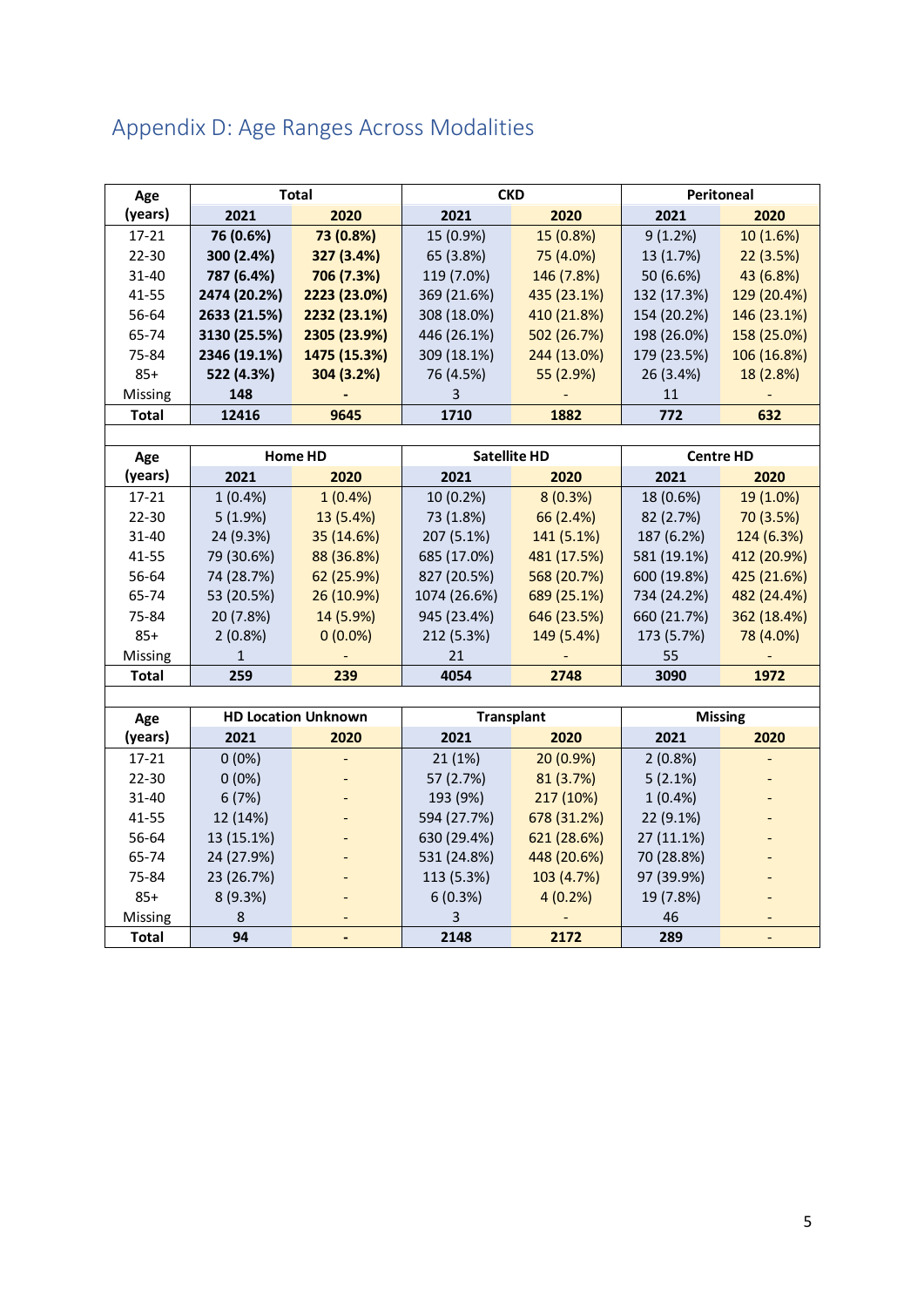# <span id="page-5-0"></span>Appendix E: Centre Response Numbers in 2021 Compared to 2020

### <span id="page-5-1"></span>Table E1: England

|               |                 |               |             | <b>Total</b>        | <b>Total</b> |              | <b>Change from 2020</b> |
|---------------|-----------------|---------------|-------------|---------------------|--------------|--------------|-------------------------|
| <b>Region</b> | <b>Centre</b>   | <b>Online</b> | Paper       | 2021                | 2020         | $\mathsf{n}$ | $\%$                    |
|               | Camb            | 52 (60.5%)    | 34 (39.5%)  | 86                  | 47           | $+39$        | +83.0%                  |
|               | Colchr          | 18 (54.5%)    | 15 (45.5%)  | 33                  | 35           | $-2$         | $-5.7%$                 |
| East of       | EssexMS         | 229 (78.7%)   | 62 (21.3%)  | 291                 | 154          | $+137$       | +89.0%                  |
| England       | Ipswi           | 10 (100.0%)   | $0(0.0\%)$  | 10                  | 12           | $-2$         | $-16.7%$                |
|               | Norwch          | 110 (79.7%)   | 28 (20.3%)  | 138                 | 100          | $+38$        | +38.0%                  |
|               | Stevng          | 293 (91.0%)   | 29 (9.0%)   | 322                 | 307          | $+15$        | +4.9%                   |
|               | Carsh           | 321 (77.9%)   | 91 (22.1%)  | 412                 | 214          | $+198$       | +92.5%                  |
|               | L Barts         | 559 (86.1%)   | 90 (13.9%)  | 649                 | 539          | $+110$       | $+20.4%$                |
|               | L Guys          | 324 (87.1%)   | 48 (12.9%)  | 372                 | 642          | $-270$       | $-42.1%$                |
| London        | L Kings         | 274 (80.8%)   | 65 (19.2%)  | 339                 | 293          | $+46$        | $+15.7%$                |
|               | L Rfree         | 744 (96.0%)   | 31 (4.0%)   | 775                 | 94           | $+681$       | +724.5%                 |
|               | $L$ St.G        | 320 (100.0%)  | $0(0.0\%)$  | 320                 | 196          | $+124$       | $+63.3%$                |
|               | L West          | 299 (72.2%)   | 115 (27.8%) | 414                 | 223          | $+191$       | +85.7%                  |
|               | <b>Birmh</b>    | 250 (63.1%)   | 146 (36.9%) | 396                 | 184          | $+212$       | $+115.2%$               |
|               | Covnt           | 38 (15.8%)    | 202 (84.2%) | 240                 | 40           | $+200$       | +500.0%                 |
|               | Derby           | 123 (82.6%)   | 26 (17.4%)  | 149                 | 51           | $+98$        | +192.2%                 |
|               | Dudley          | 47 (94.0%)    | $3(6.0\%)$  | 50                  | 90           | $-40$        | $-44.4%$                |
| Midlands      | Leic            | 447 (83.9%)   | 86 (16.1%)  | 533                 | 415          | $+118$       | $+28.4%$                |
|               | Nottm           | 87 (66.4%)    | 44 (33.6%)  | 131                 | 640          | $-509$       | $-79.5%$                |
|               | Shrew           | 21 (70.0%)    | 9 (30.0%)   | 30                  | 53           | $-23$        | $-43.4%$                |
|               | Stoke           | 60 (68.2%)    | 28 (31.8%)  | 88                  | 80           | $+8$         | $+10.0%$                |
|               | Wolve           | 27 (62.8%)    | 16 (37.2%)  | 43                  | 26           | $+17$        | $+65.4%$                |
|               | Carlis          | 17 (100.0%)   | $0(0.0\%)$  | 17                  | 36           | $-19$        | $-52.8%$                |
|               | Middlbr         | 146 (77.7%)   | 42 (22.3%)  | 188                 | 72           | $+116$       | $+161.1%$               |
| North East    | Newc            | 162 (60.7%)   | 105 (39.3%) | 267                 | 86           | $+181$       | $+210.5%$               |
|               | Sund            | 45 (41.7%)    | 63 (58.3%)  | 108                 | 37           | $+71$        | +191.9%                 |
|               | Liv Ain         | 126 (75.9%)   | 40 (24.1%)  | 166<br>$+54$<br>112 |              | $+48.2%$     |                         |
|               | Liv Roy         | 148 (72.5%)   | 56 (27.5%)  | 204                 | 59           | $+145$       | +245.8%                 |
|               | M <sub>RI</sub> | 130 (93.5%)   | 9(6.5%)     | 139                 | 49           | $+90$        | +183.7%                 |
| North West    | Prestn          | 84 (76.4%)    | 26 (23.6%)  | 110                 | 46           | $+64$        | +139.1%                 |
|               | Salford         | 66 (86.8%)    | 10 (13.2%)  | 76                  | 196          | $-120$       | $-61.2%$                |
|               | Wirral          | 37 (49.3%)    | 38 (50.7%)  | 75                  | 35           | $+40$        | $+114.3%$               |
|               | <b>Brightn</b>  | 336 (88.9%)   | 42 (11.1%)  | 378                 | 497          | $-119$       | $-23.9%$                |
|               | Kent            | 321 (91.2%)   | 31 (8.8%)   | 352                 | 260          | $+92$        | +35.4%                  |
| South East    | Oxford          | 488 (91.9%)   | 43 (8.1%)   | 531                 | 74           | $+457$       | $+617.6%$               |
|               | Ports           | 114 (72.6%)   | 43 (27.4%)  | 157                 | 87           | $+70$        | +80.5%                  |
|               | Redng           | 233 (100.0%)  | $0(0.0\%)$  | 233                 | 258          | $-25$        | $-9.7%$                 |
|               | <b>Bristol</b>  | 86 (48.3%)    | 92 (51.7%)  | 178                 | 93           | $+85$        | +91.4%                  |
|               | Dorset          | 132 (80.5%)   | 32 (19.5%)  | 164                 | 193          | $-29$        | $-15.0%$                |
| South West    | Exeter          | 279 (90.0%)   | 31 (10.0%)  | 310                 | 185          | $+125$       | +67.6%                  |
|               | Glouc           | 141 (88.7%)   | 18 (11.3%)  | 159                 | 170          | $-11$        | $-6.5%$                 |
|               | Plymth          | 69 (74.2%)    | 24 (25.8%)  | 93                  | 81           | $+12$        | $+14.8%$                |
|               | Truro           | 22 (100.0%)   | $0(0.0\%)$  | 22                  | 57           | $-35$        | $-61.4%$                |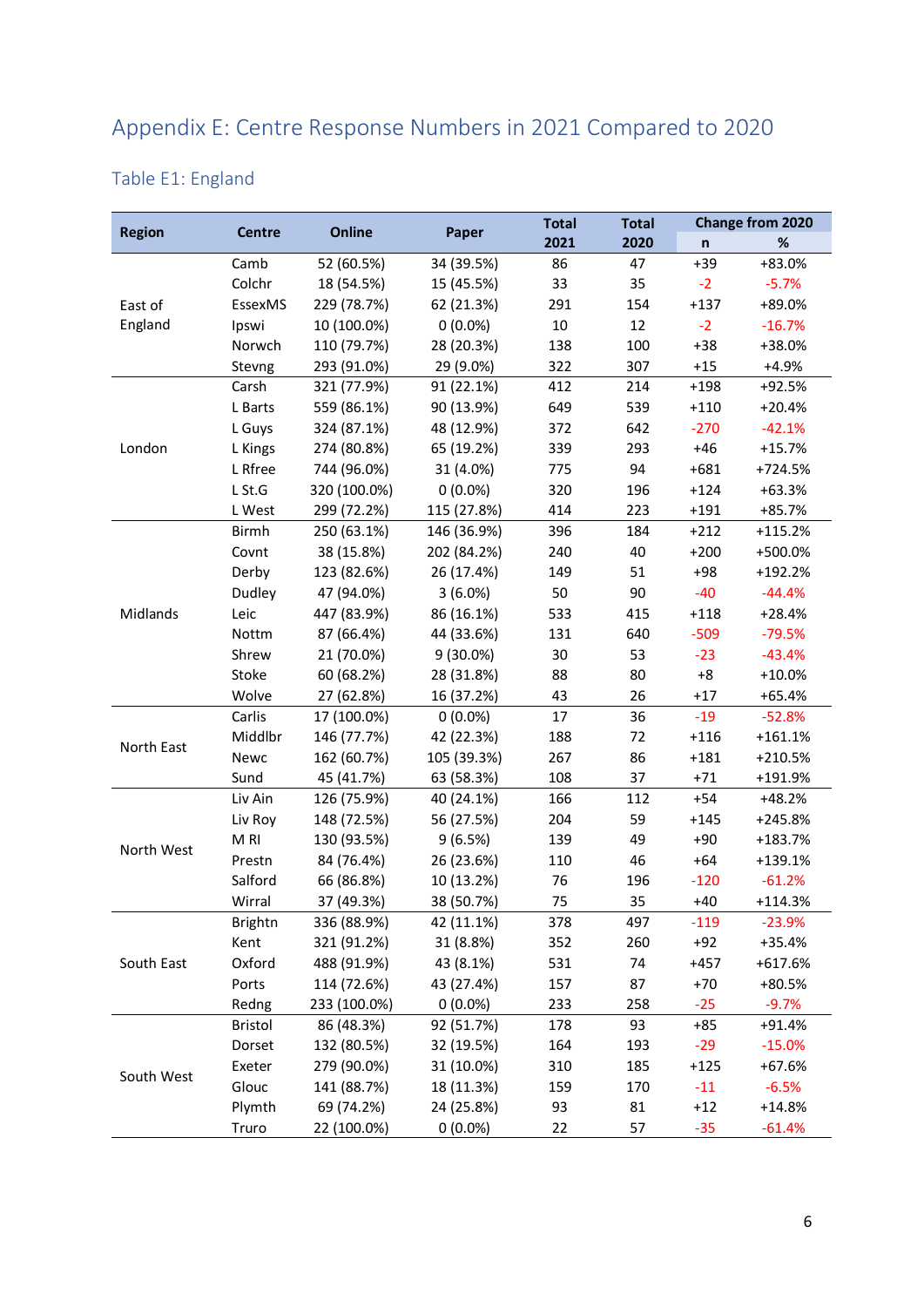# Table E1: England (cont.)

|               |               |               |            | <b>Total</b> | <b>Total</b> |       | <b>Change from 2020</b> |
|---------------|---------------|---------------|------------|--------------|--------------|-------|-------------------------|
| <b>Region</b> | <b>Centre</b> | <b>Online</b> | Paper      | 2021         | 2020         | n     | %                       |
|               | <b>Bradfd</b> | 21 (84.0%)    | 4 (16.0%)  | 25           | 39           | -14   | $-35.9%$                |
|               | Donc          | 58 (85.3%)    | 10 (14.7%) | 68           | 91           | $-23$ | $-25.3%$                |
| Yorkshire and | Hull          | 30 (55.6%)    | 24 (44.4%) | 54           | 68           | -14   | $-20.6%$                |
| Humber        | Leeds         | 150 (87.2%)   | 22 (12.8%) | 172          | 212          | -40   | $-18.9%$                |
|               | Sheff         | 117 (85.4%)   | 20 (14.6%) | 137          | 128          | +9    | $+7.0%$                 |
|               | York          | 77 (58.8%)    | 54 (41.2%) | 131          | 50           | +81   | $+162.0%$               |

### <span id="page-6-0"></span>Table E2: Northern Ireland

|                            | <b>Centre</b>  | <b>Online</b> | Paper       | <b>Total</b> | <b>Total</b> |       | <b>Change from 2020</b> |  |
|----------------------------|----------------|---------------|-------------|--------------|--------------|-------|-------------------------|--|
| <b>Region</b>              |                |               |             | 2021         | 2020         | n     | %                       |  |
|                            | Antrim         | $5(50.0\%)$   | $5(50.0\%)$ | 10           | 20           | $-10$ | $-50.0%$                |  |
|                            | <b>Belfast</b> | 51 (49.5%)    | 52 (50.5%)  | 103          | 30           | $+73$ | $+243.3%$               |  |
| <b>Northern</b><br>Ireland | Newry          | 4 (10.8%)     | 33 (89.2%)  | 37           | 9            | $+28$ | $+311.1%$               |  |
|                            | Ulster         | 25 (35.7%)    | 45 (64.3%)  | 70           | 12           | $+58$ | +483.3%                 |  |
|                            | West NI        | 11 (25.0%)    | 33 (75.0%)  | 44           | 23           | $+21$ | $+91.3%$                |  |

### <span id="page-6-1"></span>Table E3: Scotland

|               | <b>Centre</b> | <b>Online</b> |             | <b>Total</b> | <b>Total</b> |       | <b>Change from 2020</b> |
|---------------|---------------|---------------|-------------|--------------|--------------|-------|-------------------------|
| <b>Region</b> |               |               | Paper       | 2021         | 2020         | n     | %                       |
|               | Abrdn         | 41 (71.9%)    | 16 (28.1%)  | 57           | 52           | $+5$  | $+9.6%$                 |
|               | Airdrie       | 14 (70.0%)    | $6(30.0\%)$ | 20           | 36           | $-16$ | $-44.4%$                |
|               | D&Gall        | 44 (97.8%)    | 1(2.2%)     | 45           | 51           | $-6$  | $-11.8%$                |
|               | Dundee        | 13 (61.9%)    | 8 (38.1%)   | 21           | 23           | $-2$  | $-8.7%$                 |
| Scotland      | Edinb         | 59 (80.8%)    | 14 (19.2%)  | 73           | 59           | $+14$ | $+23.7%$                |
|               | Glasgw        | 200 (85.1%)   | 35 (14.9%)  | 235          | 218          | $+17$ | $+7.8%$                 |
|               | Inverns       | 29 (82.9%)    | 6(17.1%)    | 35           | 21           | $+14$ | $+66.7%$                |
|               | Klmarnk       | 12 (100.0%)   | $0(0.0\%)$  | 12           | 15           | -3    | $-20.0%$                |
|               | Krkcldy       | 22 (100.0%)   | $0(0.0\%)$  | 22           | 23           | $-1$  | $-4.3%$                 |

#### <span id="page-6-2"></span>Table E4: Wales

| <b>Region</b> | <b>Centre</b> | <b>Online</b> |            | <b>Total</b> | <b>Total</b> |       | <b>Change from 2020</b> |
|---------------|---------------|---------------|------------|--------------|--------------|-------|-------------------------|
|               |               |               | Paper      | 2021         | 2020         | n     | %                       |
|               | Bangor        | 33 (78.6%)    | 9(21.4%)   | 42           | 45           | -3    | $-6.7%$                 |
|               | Cardff        | 361 (85.3%)   | 62 (14.7%) | 423          | 519          | -96   | $-18.5%$                |
| Wales         | Clwyd         | 40 (74.1%)    | 14 (25.9%) | 54           | 71           | $-17$ | $-23.9%$                |
|               | Swanse        | 226 (76.6%)   | 69 (23.4%) | 295          | 279          | $+16$ | $+5.7%$                 |
|               | Wrexm         | 71 (98.6%)    | 1(1.4%)    | 72           | 54           | $+18$ | $+33.3%$                |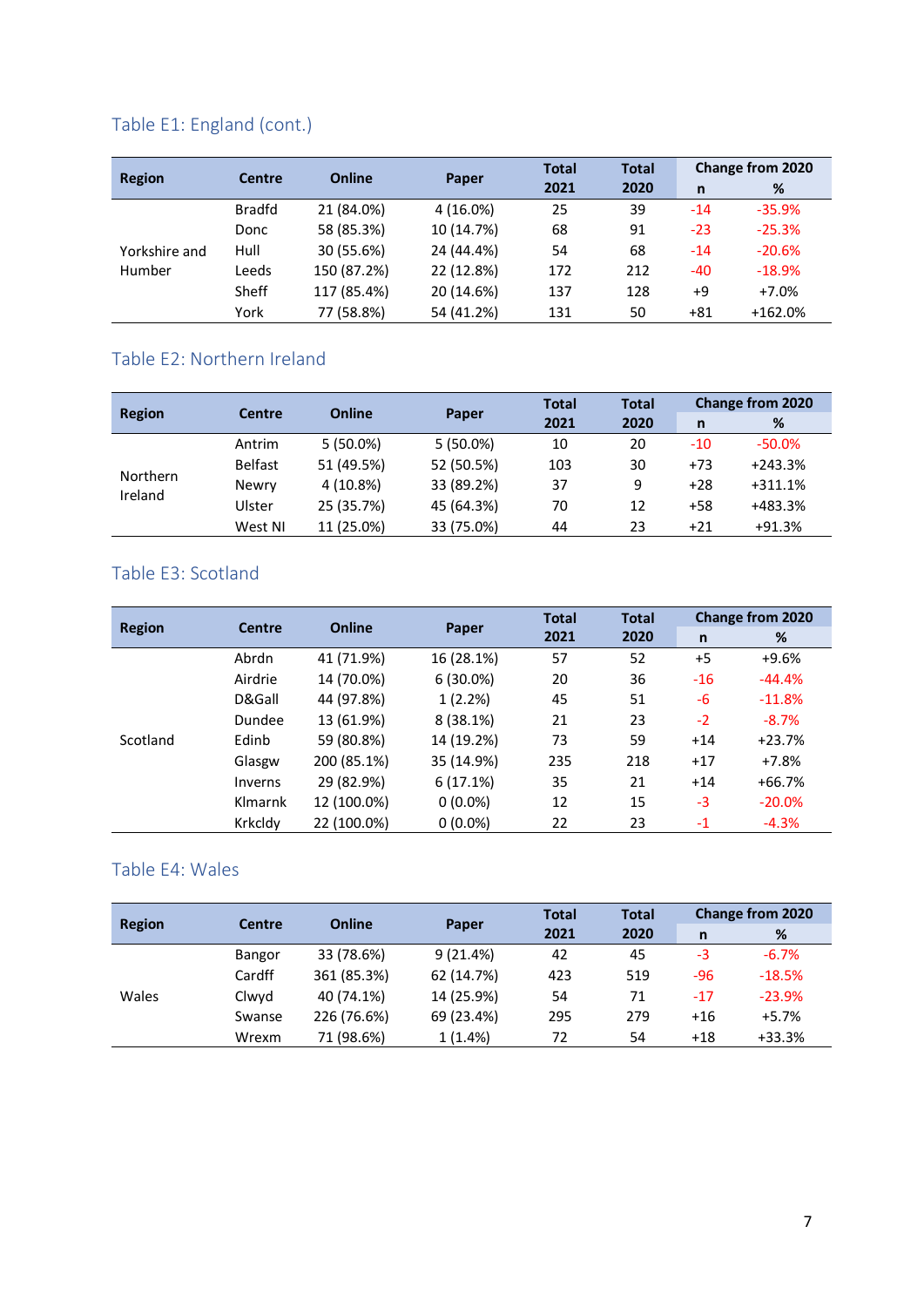# <span id="page-7-0"></span>Appendix F: Proportion of Kidney PREM Responses for each Treatment Group by Centre

Tables F1-F5 below display the number of Kidney PREM responses received as a proportion of those patients registered at each centre for each treatment group. The UK Renal Registry only holds data for those patients who have received a transplant, or who are treated with dialysis, so all others have been excluded.

The Kidney PREM data was collected in the autumn of 2021, whereas the UK Renal Registry patient numbers were recorded at the end of 2020. In a survey of this type, 10-30% response is generally expected, so response levels above 30% are remarkable and below 10% are low.

Caution should be used when interpreting statistics where the absolute number of responses is less than 20 within any particular group, unless the centre is small such that the sample is less than one fifth of the patients in that centre.

| <b>Region</b>   | <b>Centre</b> |                | <b>Peritoneal</b> |                | Home<br><b>Haemodialysis</b> |             | <b>Centre/Satellite</b><br><b>Haemodialysis</b> | <b>Transplant</b> |       | <b>Total</b> |       |
|-----------------|---------------|----------------|-------------------|----------------|------------------------------|-------------|-------------------------------------------------|-------------------|-------|--------------|-------|
|                 |               | ${\sf N}$      | %                 | $\mathsf{N}$   | $\%$                         | N           | %                                               | ${\sf N}$         | $\%$  | ${\sf N}$    | $\%$  |
|                 | Camb          | $\mathbf{1}$   | 3.6%              | $\mathbf{1}$   | 3.9%                         | 52          | 18.9%                                           | 16                | 1.3%  | 70           | 4.6%  |
|                 | Colchr*       | 5              |                   | 0              |                              | 23          | 15.2%                                           | 0                 |       | 28           | 18.5% |
| East of England | EssexMS       | 22             | 26.2%             | 9              | 31.8%                        | 227         | 53.6%                                           | 6                 | 1.7%  | 264          | 29.9% |
|                 | Ipswi         | 2              | 6.3%              | 0              |                              | $\mathbf 1$ | 0.7%                                            | 5                 | 2.0%  | 8            | 1.9%  |
|                 | Norwch        | 18             | 40.7%             | 5              | 38.8%                        | 95          | 32.9%                                           | 11                | 2.4%  | 129          | 16.0% |
|                 | Stevng        | 3              | 12.0%             | $\overline{2}$ | 6.5%                         | 283         | 52.2%                                           | 21                | 5.8%  | 309          | 32.1% |
|                 | Carsh         | 21             | 17.2%             | $\overline{3}$ | 10.8%                        | 313         | 36.4%                                           | 34                | 4.0%  | 371          | 20.0% |
|                 | L Barts       | 32             | 11.9%             | 11             | 47.8%                        | 163         | 17.4%                                           | 200               | 15.0% | 406          | 15.9% |
|                 | L Guys        | 20             | 30.8%             | 5              | 10.3%                        | 133         | 19.2%                                           | 108               | 7.1%  | 266          | 11.5% |
| London          | L Kings       | 34             | 33.5%             | 10             | 44.3%                        | 275         | 44.6%                                           | 6                 | 1.2%  | 325          | 25.9% |
|                 | L Rfree       | 35             | 19.2%             | $\mathbf{1}$   | 10.7%                        | 463         | 64.3%                                           | 137               | 9.6%  | 636          | 27.2% |
|                 | L St.G        | 11             | 22.9%             | $\overline{2}$ | 33.3%                        | 197         | 62.0%                                           | 80                | 16.5% | 290          | 33.8% |
|                 | L West        | 43             | 21.3%             | 12             | 33.9%                        | 189         | 14.9%                                           | 104               | 5.1%  | 348          | 9.8%  |
|                 | <b>Bham</b>   | 19             | 7.1%              | 11             | 14.6%                        | 301         | 22.9%                                           | 31                | 1.9%  | 362          | 11.1% |
|                 | Covnt         | 17             | 19.9%             | 0              |                              | 122         | 33.9%                                           | 21                | 3.3%  | 160          | 14.6% |
|                 | Derby         | 12             | 17.2%             | 3              | 4.8%                         | 35          | 14.4%                                           | 83                | 27.7% | 133          | 19.6% |
|                 | Dudley        | 6              | 18.9%             | 0              |                              | 20          | 9.6%                                            | 14                | 11.7% | 40           | 10.8% |
| Midlands        | Leic          | 41             | 36.6%             | 14             | 28.3%                        | 419         | 43.8%                                           | 28                | 1.9%  | 502          | 19.3% |
|                 | Nottm         | 5              | 5.3%              | $\overline{2}$ | 6.3%                         | 66          | 18.9%                                           | 25                | 3.4%  | 98           | 8.1%  |
|                 | Shrew         | 1              | 2.0%              | 3              | 8.3%                         | 15          | 8.6%                                            | 4                 | 2.6%  | 23           | 5.6%  |
|                 | Stoke         | 8              | 9.0%              | $\overline{2}$ | 5.2%                         | 43          | 17.0%                                           | 11                | 2.6%  | 64           | 7.9%  |
|                 | Wolve         | 4              | 6.8%              | 0              |                              | 27          | 8.4%                                            | 3                 | 1.3%  | 34           | 5.3%  |
|                 | Carlis        | $\overline{2}$ | 6.2%              | 0              |                              | 3           | 2.7%                                            | 8                 | 5.3%  | 13           | 4.4%  |
|                 | Middlbr       | 6              | 21.2%             | 8              | 44.7%                        | 150         | 46.3%                                           | 10                | 1.7%  | 174          | 18.5% |
| North East      | Newc          | 13             | 28.3%             | 13             | 89.8%                        | 146         | 41.0%                                           | 62                | 7.8%  | 234          | 19.4% |
|                 | Sund          | 4              | 12.2%             | $\mathbf{1}$   | 11.2%                        | 70          | 31.8%                                           | 14                | 4.7%  | 89           | 16.0% |

#### <span id="page-7-1"></span>Table F1: England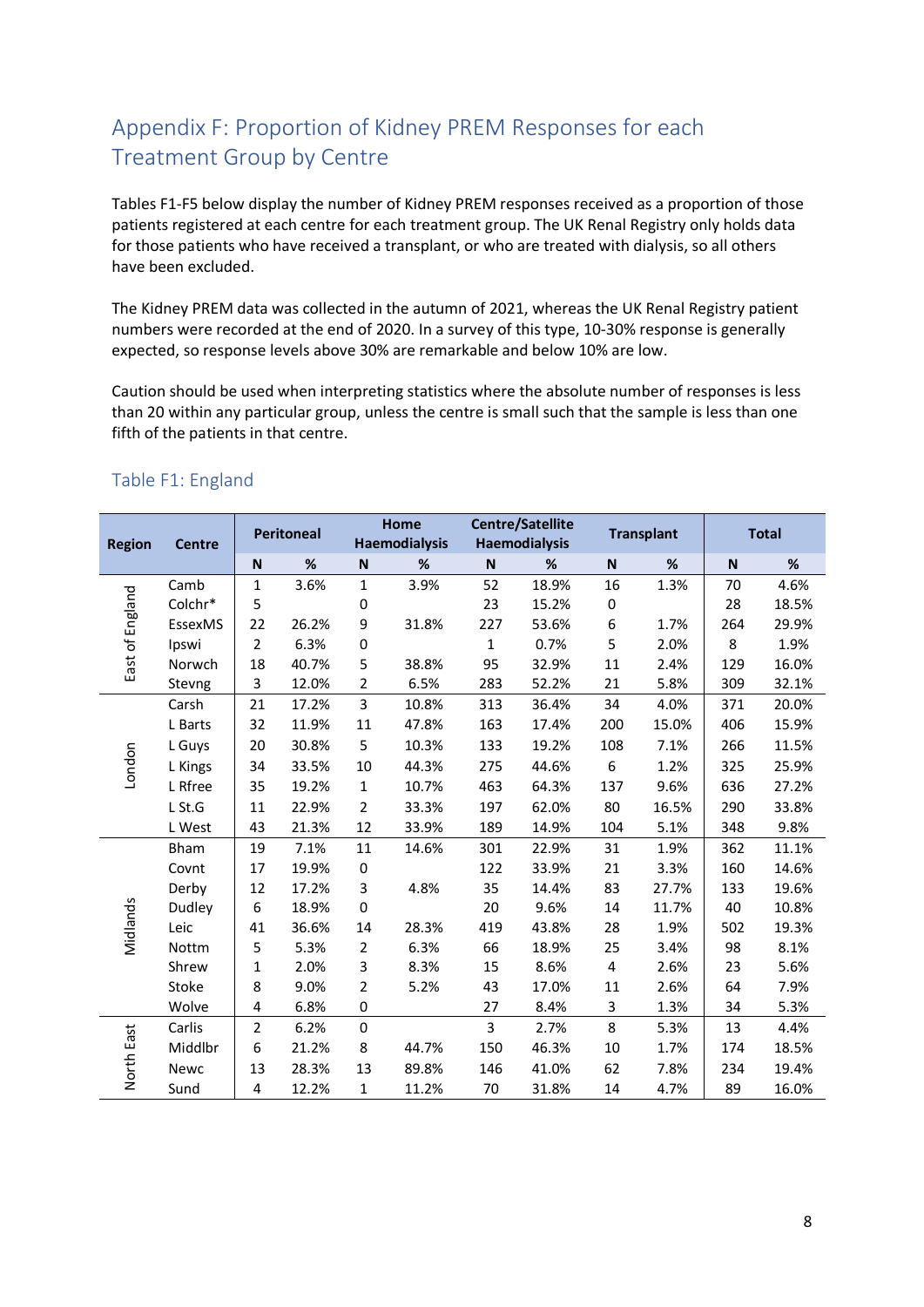# Table F1: England (cont.)

|                         |                |                | <b>Peritoneal</b> |                         | Home<br><b>Haemodialysis</b> |             | <b>Centre/Satellite</b><br><b>Haemodialysis</b> |                | <b>Transplant</b> | <b>Total</b> |       |
|-------------------------|----------------|----------------|-------------------|-------------------------|------------------------------|-------------|-------------------------------------------------|----------------|-------------------|--------------|-------|
| <b>Region</b>           | <b>Centre</b>  | N              | $\%$              | N                       | %                            | $\mathbf N$ | %                                               | $\mathsf N$    | %                 | N            | %     |
|                         | Liv Ain        | 14             | 69.7%             | 4                       | 40.3%                        | 134         | 92.5%                                           | 3              | 7.3%              | 155          | 71.8% |
|                         | Liv Roy        | 8              | 29.2%             | 7                       | 18.6%                        | 144         | 44.7%                                           | 31             | 4.1%              | 190          | 16.6% |
|                         | M RI           | 3              | 3.6%              | 3                       | 4.3%                         | 84          | 16.7%                                           | 35             | 2.6%              | 125          | 6.3%  |
| North West              | Prestn         | 9              | 18.2%             | $\mathbf{1}$            | 2.1%                         | 73          | 14.6%                                           | 16             | 2.1%              | 99           | 7.2%  |
|                         | Salford        | $\overline{2}$ | 1.9%              | 2                       | 5.3%                         | 47          | 10.8%                                           | 9              | 1.3%              | 60           | 4.7%  |
|                         | Wirral         | 5              | 33.3%             | $\pmb{0}$               |                              | 61          | 31.3%                                           | $\overline{2}$ | 1.1%              | 68           | 16.7% |
|                         | <b>Brightn</b> | 25             | 38.0%             | 9                       | 28.8%                        | 163         | 38.4%                                           | 62             | 11.1%             | 259          | 24.0% |
|                         | Kent           | 21             | 34.0%             | 16                      | 87.5%                        | 280         | 66.0%                                           | 17             | 2.7%              | 334          | 29.2% |
| South East              | Oxford         | 14             | 21.0%             | $\overline{7}$          | 43.3%                        | 227         | 47.2%                                           | 131            | 9.0%              | 379          | 18.8% |
|                         | Ports          | 25             | 24.8%             | 5                       | 6.0%                         | 64          | 10.5%                                           | 38             | 3.4%              | 132          | 6.9%  |
|                         | Redng          | 15             | 24.3%             | $\pmb{0}$               |                              | 197         | 65.7%                                           | 12             | 2.4%              | 224          | 25.7% |
|                         | <b>Bristol</b> | 20             | 29.4%             | $\overline{\mathbf{4}}$ | 22.6%                        | 104         | 22.4%                                           | 25             | 2.7%              | 153          | 10.4% |
|                         | Dorset         | 10             | 29.1%             | $\overline{2}$          | 12.5%                        | 88          | 29.6%                                           | 34             | 7.6%              | 134          | 16.8% |
|                         | Exeter         | 15             | 17.6%             | $\overline{7}$          | 35.2%                        | 105         | 22.8%                                           | 126            | 23.3%             | 253          | 22.9% |
| South West              | Glouc          | 14             | 46.3%             | 0                       |                              | 23          | 10.2%                                           | 78             | 29.4%             | 115          | 22.1% |
|                         | Plymth         | 2              | 6.0%              | 0                       |                              | 45          | 29.4%                                           | 12             | 3.4%              | 59           | 10.8% |
|                         | Truro          | $\mathbf{1}$   | 4.3%              | 1                       | 25.0%                        | 8           | 5.0%                                            | 10             | 3.9%              | 20           | 4.5%  |
|                         | <b>Bradfd</b>  | 4              | 15.3%             | 0                       |                              | 10          | 3.6%                                            | 3              | 0.7%              | 17           | 2.3%  |
|                         | Donc           | 5              | 26.2%             | 0                       |                              | 39          | 22.0%                                           | 12             | 8.6%              | 56           | 16.4% |
|                         | Hull           | $\overline{2}$ | 3.5%              | $\pmb{0}$               |                              | 34          | 9.7%                                            | 9              | 1.8%              | 45           | 4.9%  |
| Yorkshire and<br>Humber | Leeds          | 10             | 15.4%             | $\overline{2}$          | 8.8%                         | 78          | 14.2%                                           | 39             | 3.5%              | 129          | 7.4%  |
|                         | Sheff          | 13             | 16.8%             | 8                       | 13.1%                        | 39          | 7.1%                                            | 53             | 6.6%              | 113          | 7.6%  |
|                         | York           | 40             | 166.5%            | 5                       | 28.2%                        | 44          | 22.9%                                           | 13             | 3.8%              | 102          | 17.8% |

#### <span id="page-8-0"></span>Table F2: Northern Ireland

| Region  | <b>Centre</b>  |   | <b>Peritoneal</b> |   | Home<br><b>Haemodialysis</b> |    | <b>Centre/Satellite</b><br><b>Haemodialysis</b> |    | <b>Transplant</b> |    | <b>Total</b> |
|---------|----------------|---|-------------------|---|------------------------------|----|-------------------------------------------------|----|-------------------|----|--------------|
|         |                | N | %                 | N | %                            | N  | %                                               | N  | %                 | N  | %            |
|         | Antrim         | 0 |                   | 0 |                              |    | 6.2%                                            | 2  | 1.2%              | 9  | 3.1%         |
| Ireland | <b>Belfast</b> | 4 | 26.4%             |   | 10.2%                        | 64 | 44.7%                                           | 21 | 2.9%              | 90 | 10.1%        |
|         | Newry          | 3 | 33.4%             | 0 |                              | 23 | 29.5%                                           |    | 0.6%              | 27 | 10.2%        |
| $\geq$  | Ulster         | 0 |                   | 0 |                              | 34 | 35.4%                                           | 8  | 7.9%              | 42 | 21.0%        |
|         | West NI        | 0 |                   | 2 | 63.5%                        | 27 | 22.9%                                           | 5  | 2.3%              | 34 | 9.7%         |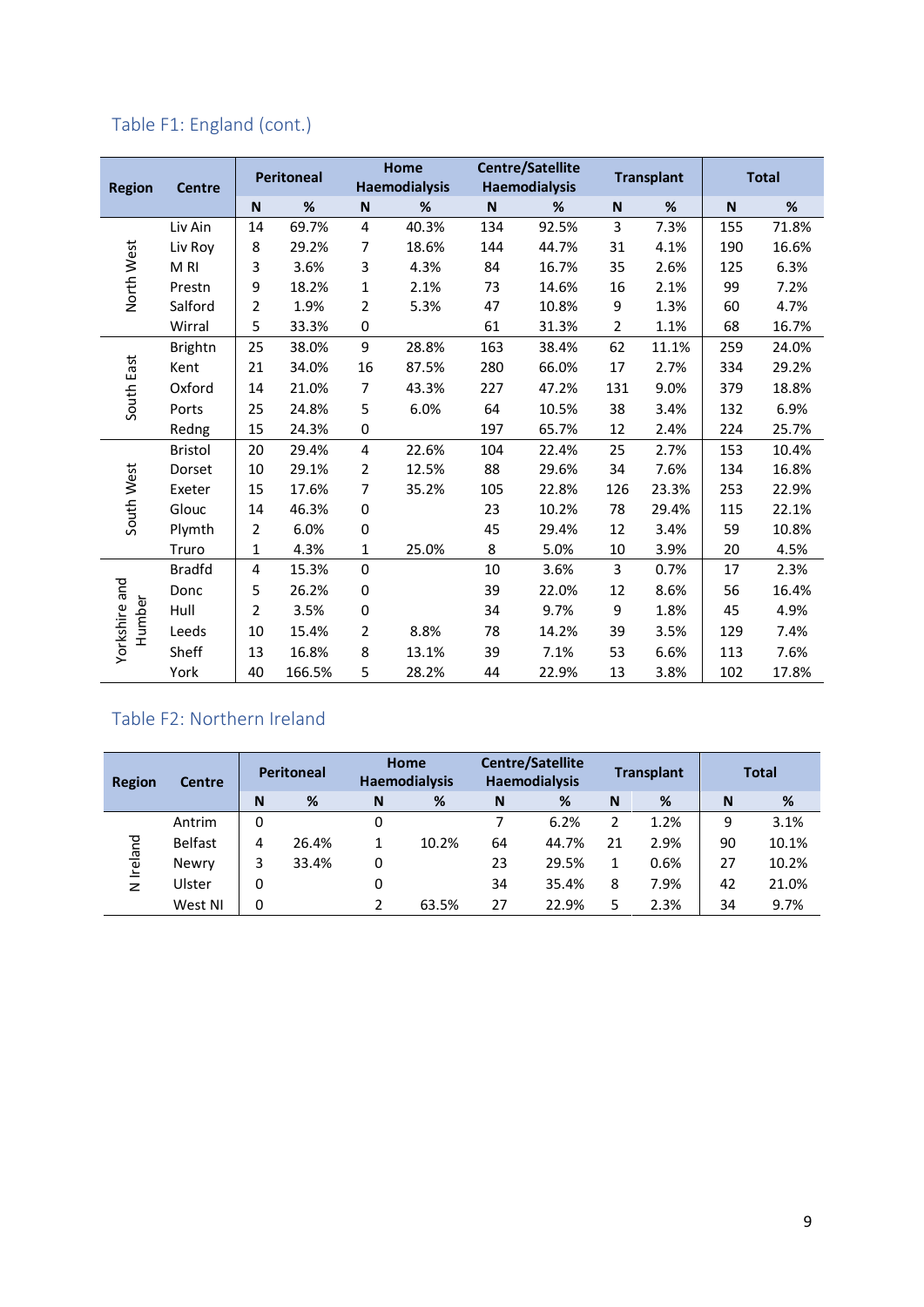#### <span id="page-9-0"></span>Table F3: Scotland

| <b>Region</b> | <b>Centre</b> |   | <b>Peritoneal</b> |              | Home<br><b>Haemodialysis</b> |     | <b>Centre/Satellite</b><br><b>Haemodialysis</b> |              | <b>Transplant</b> |     | <b>Total</b> |
|---------------|---------------|---|-------------------|--------------|------------------------------|-----|-------------------------------------------------|--------------|-------------------|-----|--------------|
|               |               | N | %                 | N            | %                            | N   | %                                               | N            | %                 | N   | %            |
|               | Abrdn         | 0 |                   | 1            | 44.2%                        | 32  | 16.7%                                           | 11           | 3.2%              | 44  | 7.8%         |
|               | Airdrie       | 1 | 3.6%              | 0            |                              | 11  | 5.7%                                            | 4            | 1.4%              | 16  | 3.1%         |
|               | D&Gall        | 0 |                   | 0            |                              | 43  | 76.8%                                           | $\mathbf{1}$ | 1.1%              | 44  | 28.2%        |
|               | Dundee        | 0 |                   | 0            |                              | 8   | 5.1%                                            | 4            | 1.6%              | 12  | 2.8%         |
| Scotland      | Edinb         | 2 | 6.3%              | 1            | 37.5%                        | 41  | 14.3%                                           | 18           | 3.2%              | 62  | 7.0%         |
|               | Glasgw        | 4 | 9.0%              | 4            | 36.2%                        | 169 | 30.8%                                           | 34           | 2.7%              | 211 | 11.4%        |
|               | Inverns       | 1 | 11.2%             | $\mathbf{1}$ | 33.5%                        | 20  | 22.5%                                           | 6            | 3.5%              | 28  | 10.3%        |
|               | Klmarnk       | 0 |                   | 1            | 7.1%                         | 3   | 2.0%                                            | 2            | 1.1%              | 6   | 1.6%         |
|               | Krkcldy       | 3 | 49.1%             | 0            |                              | 11  | 7.5%                                            | 3            | 2.2%              | 17  | 5.8%         |

#### <span id="page-9-1"></span>Table F4: Wales

| Region | <b>Centre</b> |    | <b>Peritoneal</b> |    | Home<br><b>Haemodialysis</b> |     | <b>Centre/Satellite</b><br><b>Haemodialysis</b> |    | <b>Transplant</b> |     | <b>Total</b> |
|--------|---------------|----|-------------------|----|------------------------------|-----|-------------------------------------------------|----|-------------------|-----|--------------|
|        |               | N  | %                 | N  | %                            | N   | %                                               | N  | %                 | N   | %            |
|        | Bangor        | 2  | 11.2%             | 2  | 15.4%                        | 18  | 23.1%                                           | 12 | 11.2%             | 34  | 15.7%        |
|        | Cardff        | 27 | 40.2%             | 13 | 38.7%                        | 271 | 53.0%                                           | 78 | 7.3%              | 389 | 23.2%        |
| Wales  | Clwyd*        | 4  | 26.8%             | 3  |                              | 28  | 33.3%                                           | 11 | 10.2%             | 46  | 22.2%        |
|        | Swanse        | 20 | 34.1%             | 18 | 40.7%                        | 208 | 52.7%                                           | 12 | 3.4%              | 258 | 30.4%        |
|        | Wrexm         |    | 7.7%              | 0  |                              | 30  | 26.5%                                           | 36 | 20.3%             | 68  | 21.1%        |

*\*\*Colchester and Clwyd had returns from patients receiving peritoneal and home haemodialysis respectively but had no records of patients receiving these modalities as at the end of 2020.*

#### <span id="page-9-2"></span>Table F5: By Country

| Country   |     | <b>Peritoneal</b> |     | Home<br><b>Haemodialysis</b> | <b>Centre/Satellite</b><br><b>Haemodialysis</b> |       | <b>Transplant</b> |      |       | <b>Total</b> |
|-----------|-----|-------------------|-----|------------------------------|-------------------------------------------------|-------|-------------------|------|-------|--------------|
|           | N   | %                 | N   | %                            | N                                               | %     | N                 | %    | N     | %            |
| England   | 686 | 20.2%             | 210 | 17.3%                        | 6012                                            | 29.2% | 1871              | 5.8% | 8779  | 15.2%        |
| N Ireland |     | 15.3%             | 3   | 13.7%                        | 156                                             | 28.6% | 37                | 2.7% | 203   | 10.2%        |
| Scotland  | 11  | 5.7%              | 8   | 18.8%                        | 342                                             | 18.8% | 85                | 2.6% | 446   | 8.4%         |
| Wales     | 56  | 30.0%             | 36  | 36.7%                        | 567                                             | 48.0% | 149               | 8.2% | 808   | 24.7%        |
| <b>UK</b> | 772 | 20.2%             | 259 | 19.0%                        | 7144                                            | 29.6% | 2148              | 5.5% | 10323 | 15.1%        |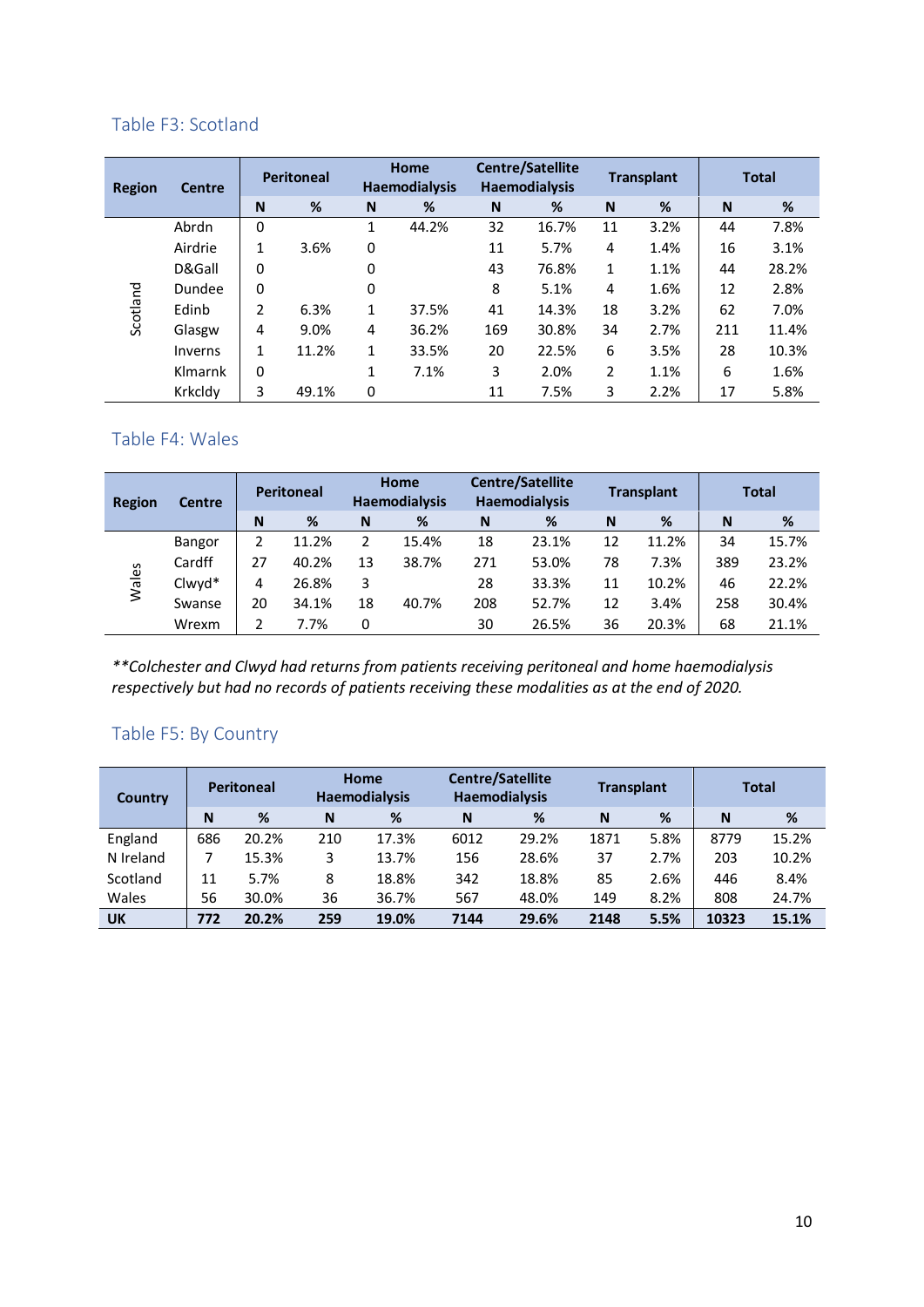



# Appendix G: A summary of the highest and lowest mean scores by centre, with the range in scores

|                |                            |       | 2021          |      |       | 2020          |       |       | 2019          |      |
|----------------|----------------------------|-------|---------------|------|-------|---------------|-------|-------|---------------|------|
| <b>Theme</b>   | <b>Topic</b>               | Range | Mean<br>range | Mean | Range | Mean<br>range | Mean  | Range | Mean<br>range | Mean |
| $\mathbf{1}$   | Access to team             | 1.5   | $5.5 - 7$     | 6.3  | 1.5   | $5.4 - 6.8$   | 6.3   | 1.0   | $5.8 - 6.8$   | 6.3  |
| $\overline{2}$ | Support                    | 2.4   | $4.5 - 6.9$   | 5.7  | 1.7   | $4.8 - 6.6$   | 5.7   | 1.5   | $5.2 - 6.7$   | 5.8  |
| 3              | Communication              | 1.9   | $4.9 - 6.8$   | 5.8  | 2.0   | $4.6 - 6.5$   | 5.8   | 1.7   | $4.9 - 6.6$   | 6.0  |
| 4              | <b>Patient Information</b> | 1.5   | $5.5 - 7$     | 6.3  | 1.5   | $5.5 - 6.9$   | 6.3   | 1.1   | $5.7 - 6.8$   | 6.3  |
| 5              | <b>Fluid and Diet</b>      | 2.4   | $4.4 - 6.9$   | 5.9  | 2.0   | $4.7 - 6.6$   | 5.9   | 1.6   | $5.1 - 6.7$   | 6.1  |
| 6              | <b>Needling</b>            | 1.8   | $4.8 - 6.5$   | 5.8  | 1.8   | $4.8 - 6.5$   | 5.8   | 1.8   | $4.8 - 6.6$   | 5.8  |
| 7              | Tests                      | 1.4   | $5.5 - 6.9$   | 6.2  | 1.2   | $5.6 - 6.8$   | 6.2   | 0.9   | $5.8 - 6.6$   | 6.2  |
| 8              | <b>Sharing Decisions</b>   | 2.5   | $4.4 - 6.9$   | 5.5  | 2.0   | $4.4 - 6.4$   | 5.5   | 1.8   | $4.8 - 6.6$   | 5.5  |
| 9              | Privacy & Dignity          | 1.7   | $5.1 - 6.8$   | 6.4  | 1.1   | $5.8 - 6.9$   | 6.5   | 1.0   | $5.8 - 6.8$   | 6.4  |
| 10             | Scheduling &<br>Planning   | 1.4   | $5.5 - 6.9$   | 6.2  | 1.4   | $5.3 - 6.7$   | $6.2$ | 1.1   | $5.7 - 6.7$   | 6.2  |
| 11             | How the team treats<br>you | 1.9   | $5 - 6.9$     | 6.1  | 1.4   | $5.1 - 6.5$   | 6.0   | 1.8   | $5.0 - 6.8$   | 6.1  |
| 12             | Transport                  | 2.3   | $4.5 - 6.7$   | 5.7  | 2.3   | $4.4 - 6.7$   | 5.8   | 2.5   | $4.2 - 6.6$   | 5.5  |
| 13             | Environment                | 1.6   | $5.2 - 6.8$   | 6.1  | 1.7   | $5 - 6.7$     | 6.0   | 1.4   | $5.3 - 6.8$   | 6.1  |
| 14             | Overall experience         | 1.8   | $5.1 - 6.9$   | 6.2  | 1.5   | $5.2 - 6.7$   | 6.2   | 1.3   | $5.5 - 6.8$   | 6.3  |

<span id="page-10-0"></span>Mean  $\leq$ 5.8 Mean ≥6.3 Range ≥2.0 Range  $\leq$ 1.4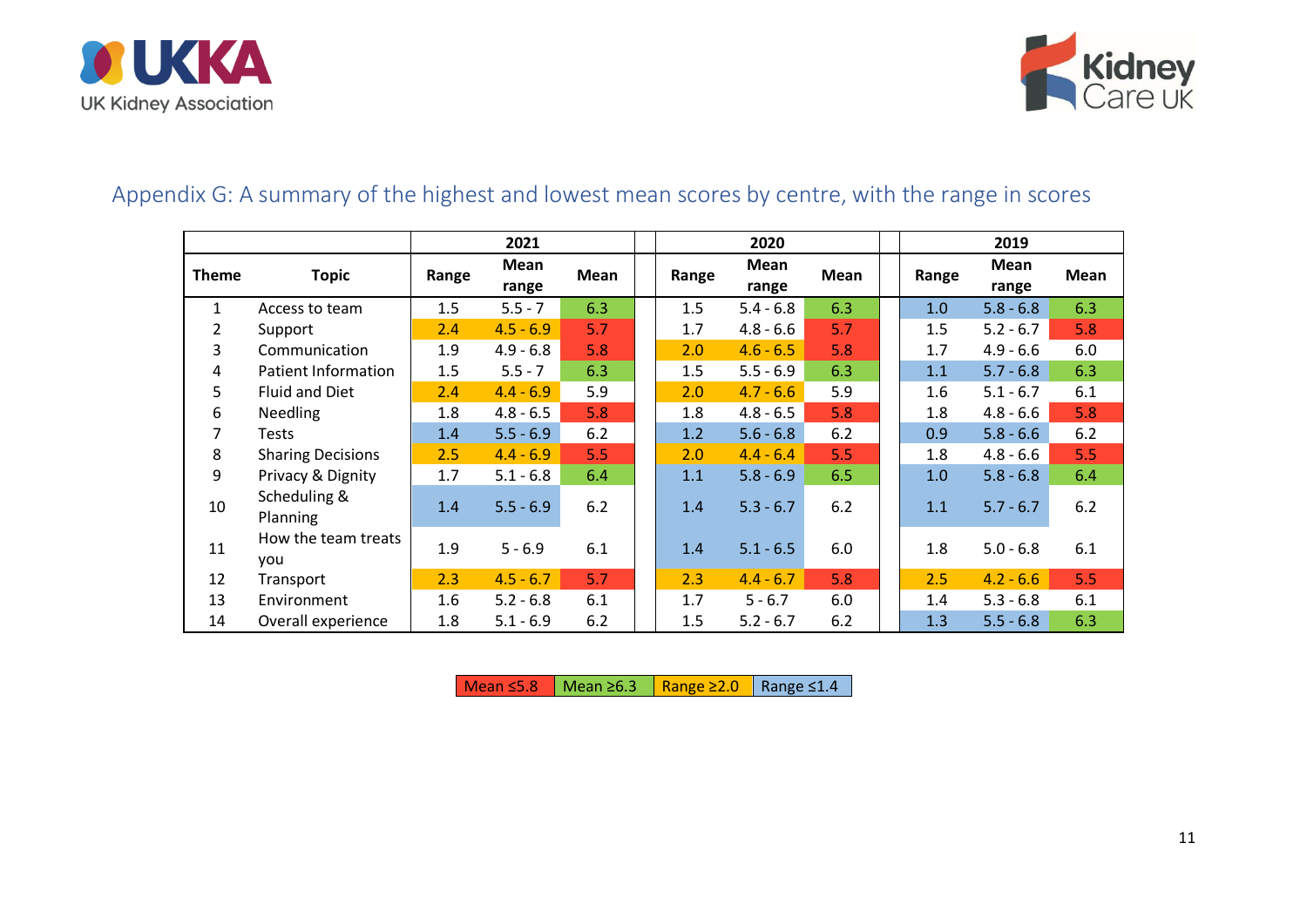



# <span id="page-11-0"></span>Appendix H: Mean theme scores by modality

| <b>Treatment</b> | <b>Access</b>              |           | <b>Support</b>           |           | <b>Communication</b>         |      |
|------------------|----------------------------|-----------|--------------------------|-----------|------------------------------|------|
|                  | <b>Mean (95% CI)</b>       | N         | <b>Mean (95% CI)</b>     | ${\sf N}$ | <b>Mean (95% CI)</b>         | N    |
| <b>CKD</b>       | $6.11(6.03, 6.18)^*$       | 1517      | 5.40 (5.30, 5.49)*       | 1405      | 5.54 (5.46, 5.62)            | 1508 |
| Peritoneal       | 6.47 (6.40, 6.55)          | 634       | 5.88 (5.77, 6.00)        | 620       | 5.97 (5.87, 6.07)            | 636  |
| Home HD          | 6.52 (6.40, 6.64)          | 229       | 5.80 (5.60, 6.00)        | 229       | 5.73 (5.55, 5.90)            | 230  |
| Satellite HD     | 6.32 (6.28, 6.35)          | 3905      | 5.73 (5.68, 5.78)        | 3810      | 5.92 (5.88, 5.96)            | 3898 |
| Centre HD        | 6.29 (6.25, 6.34)          | 2886      | 5.64 (5.58, 5.70)        | 2800      | 5.88 (5.83, 5.92)            | 2884 |
| Transplant       | 6.42(6.37, 6.46)           | 1984      | 5.85 (5.78, 5.91)        | 1945      | 5.76 (5.70, 5.81)            | 1984 |
|                  | <b>Patient Information</b> |           | <b>Fluid &amp; Diet</b>  |           | <b>Needling</b>              |      |
| <b>Treatment</b> | <b>Mean (95% CI)</b>       | N         | <b>Mean (95% CI)</b>     | N         | <b>Mean (95% CI)</b>         | N    |
| <b>CKD</b>       | 6.20(6.13, 6.27)           | 1513      | 4.97 (4.86, 5.08)*       | 1352      |                              |      |
| Peritoneal       | 6.46 (6.38, 6.55)          | 634       | 6.08(5.97, 6.18)         | 628       |                              |      |
| Home HD          | 6.48(6.35, 6.61)           | 229       | 6.27(6.10, 6.43)         | 223       |                              |      |
| Satellite HD     | 6.30 (6.26, 6.34)          | 3887      | 6.15(6.11, 6.20)         | 3856      | 5.80 (5.74, 5.86)            | 2821 |
| Centre HD        | 6.24 (6.19, 6.29)          | 2875      | 6.08(6.03, 6.14)         | 2851      | 5.72 (5.65, 5.79)            | 2003 |
| Transplant       | 6.55 (6.51, 6.59)          | 1981      | 5.82 (5.74, 5.90)*       | 1687      |                              |      |
|                  | <b>Tests</b>               |           | <b>Sharing Decisions</b> |           | <b>Privacy &amp; Dignity</b> |      |
| <b>Treatment</b> | <b>Mean (95% CI)</b>       | N         | <b>Mean (95% CI)</b>     | N         | <b>Mean (95% CI)</b>         | N    |
| <b>CKD</b>       | 6.07(6.01, 6.13)           | 1507      | 5.45 (5.35, 5.54)*       | 1448      | 6.71 (6.66, 6.75)            | 1500 |
| Peritoneal       | 6.21(6.13, 6.30)           | 630       | 5.90 (5.79, 6.02)        | 630       | 6.60(6.53, 6.68)             | 634  |
| Home HD          | 6.42 (6.31, 6.53)          | 230       | 6.07(5.88, 6.25)         | 229       | 6.63 (6.53, 6.73)            | 229  |
| Satellite HD     | 6.12(6.09, 6.16)           | 3848      | 5.48 (5.42, 5.53)*       | 3817      | 6.26 (6.22, 6.30)*           | 3874 |
| Centre HD        | 5.98 (5.93, 6.03)          | 2818      | 5.29 (5.22, 5.36)*       | 2824      | $6.22(6.17, 6.27)$ *         | 2868 |
| Transplant       | 6.42 (6.38, 6.46)          | 1984      | 5.84 (5.78, 5.91)        | 1930      | 6.78 (6.75, 6.81)            | 1977 |
|                  | <b>Scheduling</b>          |           | <b>Treats</b>            |           | <b>Transport</b>             |      |
| <b>Treatment</b> | <b>Mean (95% CI)</b>       | ${\sf N}$ | <b>Mean (95% CI)</b>     | ${\sf N}$ | <b>Mean (95% CI)</b>         | N    |
| <b>CKD</b>       | 6.11(6.05, 6.17)           | 1522      | 5.84 (5.77, 5.91)        | 1510      |                              |      |
| Peritoneal       | 6.37(6.30, 6.45)           | 633       | 6.24(6.15, 6.33)         | 633       |                              |      |
| Home HD          | 6.31(6.18, 6.45)           | 230       | 6.13 (5.98, 6.28)        | 228       |                              |      |
| Satellite HD     | 6.20(6.17, 6.24)           | 3781      | 6.16(6.12, 6.20)         | 3903      | 5.58 (5.52, 5.64)            | 2240 |
| Centre HD        | 6.12(6.07, 6.17)           | 2801      | 6.09(6.04, 6.13)         | 2884      | 5.58 (5.51, 5.64)            | 1784 |
| Transplant       | 6.26 (6.22, 6.31)          | 1987      | 6.06 (6.01, 6.12)        | 1982      |                              |      |
|                  | Environment                |           | <b>Overall</b>           |           | <b>Scale Scores</b>          |      |
| <b>Treatment</b> | <b>Mean (95% CI)</b>       | N         | <b>Mean (95% CI)</b>     | N         | <b>Mean (95% CI)</b>         | N    |
| <b>CKD</b>       | 5.78 (5.72, 5.84)          | 1484      | 5.99 (5.93, 6.06)*       | 1539      | 5.81 (5.75, 5.87)*           | 1535 |
| Peritoneal       | 6.03(5.96, 6.11)           | 632       | 6.38(6.30, 6.46)         | 636       | 6.17(6.10, 6.24)             | 636  |
| Home HD          | 5.81 (5.66, 5.96)          | 224       | 6.24(6.11, 6.38)         | 230       | 6.13(6.02, 6.25)             | 230  |
| Satellite HD     | $6.26(6.23, 6.29)$ *       | 3906      | 6.27(6.24, 6.30)         | 3910      | 6.04(6.01, 6.07)             | 3913 |
| Centre HD        | 6.11(6.07, 6.14)           | 2886      | 6.27(6.23, 6.31)         | 2883      | 5.94 (5.91, 5.98)*           | 2893 |
| Transplant       | 5.75 (5.70, 5.79)          | 1967      | 6.27(6.22, 6.31)         | 1989      | 6.09(6.05, 6.13)             | 1987 |

\*95% Confidence Intervals do not overlap with other treatment modalities.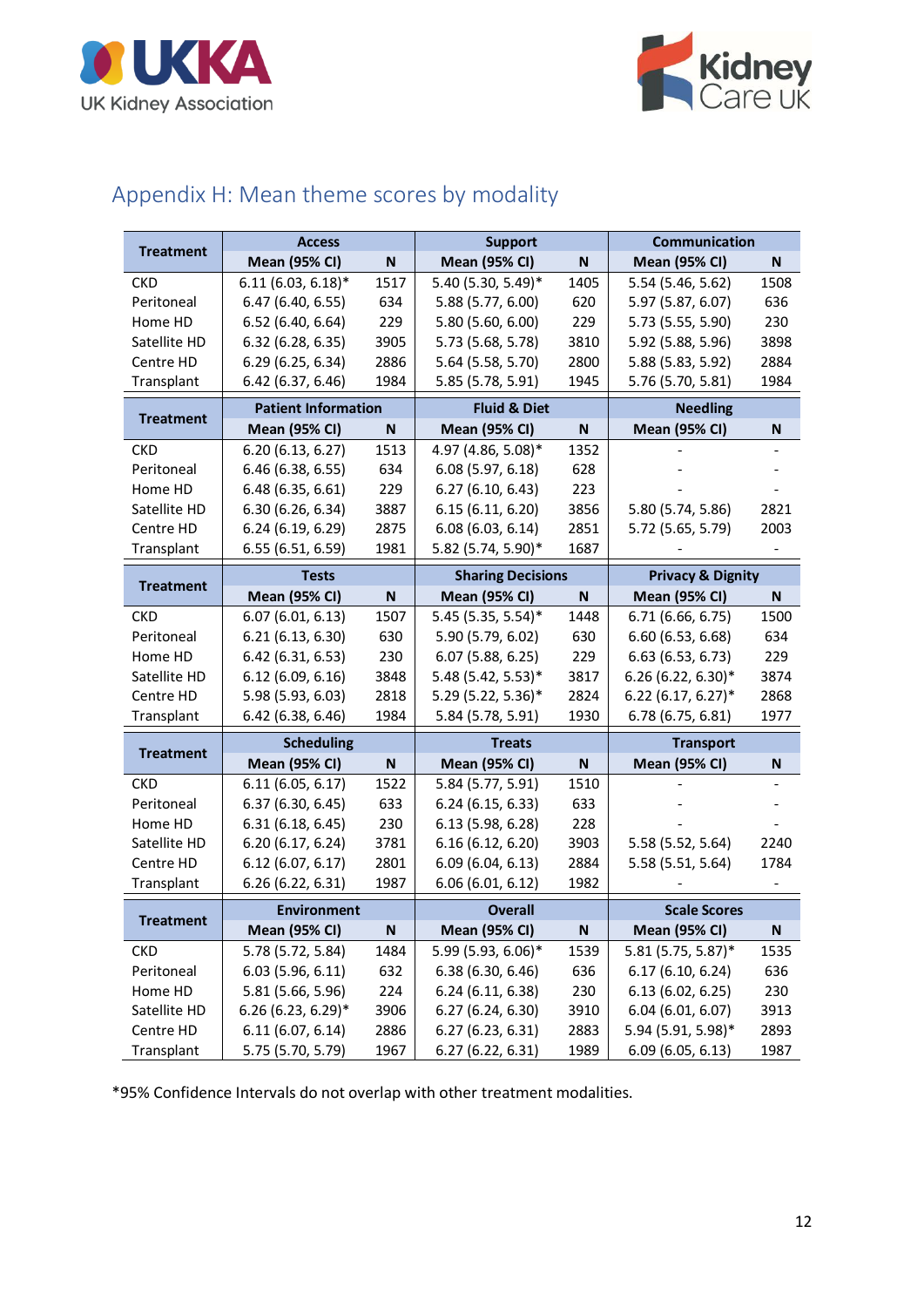# <span id="page-12-0"></span>Appendix I: Proportion of Kidney PREM Responses for each Ethnicity Group by Centre

Tables I1-I5 show the number and proportions of responses for each centre by ethnicity group. Percentages in the yellow highlighted columns (UKRR %) reflect the KRT population proportions recorded by the UKRR as at the end of 2020.

#### <span id="page-12-1"></span>Table I1: England

|                 |                 |                         | <b>Asian</b>   |                  |                           | <b>Black</b>             |                     |      | White  |                     |                         | Other                    |                     |
|-----------------|-----------------|-------------------------|----------------|------------------|---------------------------|--------------------------|---------------------|------|--------|---------------------|-------------------------|--------------------------|---------------------|
| <b>Region</b>   | <b>Centre</b>   | N                       | $\%$           | <b>UKRR</b><br>% | $\boldsymbol{\mathsf{N}}$ | %                        | <b>UKRR</b><br>$\%$ | N    | $\%$   | <b>UKRR</b><br>$\%$ | ${\sf N}$               | $\%$                     | <b>UKRR</b><br>$\%$ |
|                 | Camb            | $\pmb{0}$               | $\Box$         | 6.3%             | $\pmb{0}$                 | $\Box$                   | 2.5%                | 65   | 97.0%  | 89.4%               | $\overline{2}$          | 3.0%                     | 1.7%                |
| East of England | Colchr          | $\mathbf 0$             | $\blacksquare$ | 1.4%             | $\overline{2}$            | 7.7%                     | 0.7%                | 24   | 92.3%  | 95.9%               | $\pmb{0}$               | $\blacksquare$           | 2.0%                |
|                 | EssexMS         | 20                      | 8.0%           | 5.9%             | 15                        | 6.0%                     | 4.1%                | 206  | 82.1%  | 86.8%               | 10                      | 4.0%                     | 3.1%                |
|                 | Ipswi           | 0                       |                | 2.4%             | $\mathbf{1}$              | 12.5%                    | 3.2%                | 7    | 87.5%  | 84.2%               | $\pmb{0}$               |                          | 10.2%               |
|                 | Norwch          | 5                       | 4.0%           | 1.4%             | 3                         | 2.4%                     | 0.7%                | 115  | 92.7%  | 97.0%               | $\mathbf{1}$            | 0.8%                     | 0.9%                |
|                 | Stevng          | 53                      | 17.3%          | 16.2%            | 33                        | 10.8%                    | 9.1%                | 210  | 68.6%  | 70.2%               | 10                      | 3.3%                     | 4.4%                |
|                 | Carsh           | 35                      | 9.8%           | 17.1%            | 44                        | 12.3%                    | 11.4%               | 261  | 72.9%  | 66.3%               | 18                      | 5.0%                     | 5.3%                |
|                 | L Barts         | 68                      | 17.3%          | 34.6%            | 94                        | 23.9%                    | 24.1%               | 205  | 52.0%  | 33.0%               | 27                      | 6.9%                     | 8.3%                |
|                 | L Guys          | 12                      | 4.8%           | 10.0%            | 69                        | 27.5%                    | 27.2%               | 156  | 62.2%  | 58.4%               | 14                      | 5.6%                     | 4.3%                |
| London          | L Kings         | 41                      | 13.0%          | 13.8%            | 118                       | 37.3%                    | 37.7%               | 143  | 45.3%  | 43.9%               | 14                      | 4.4%                     | 4.6%                |
|                 | L Rfree         | 118                     | 19.8%          | 22.4%            | 180                       | 30.2%                    | 22.1%               | 244  | 40.9%  | 43.8%               | 55                      | 9.2%                     | 11.7%               |
|                 | L St.G          | 62                      | 22.3%          | 25.4%            | $70\,$                    | 25.2%                    | 24.8%               | 128  | 46.0%  | 40.1%               | 18                      | 6.5%                     | 9.6%                |
|                 | L West          | 108                     | 32.5%          | 35.6%            | 43                        | 13.0%                    | 18.9%               | 162  | 48.8%  | 38.8%               | 19                      | 5.7%                     | 6.6%                |
|                 | Bham            | 69                      | 19.7%          | 29.6%            | 33                        | 9.4%                     | 10.9%               | 243  | 69.2%  | 56.7%               | $\boldsymbol{6}$        | 1.7%                     | 2.8%                |
|                 | Covnt           | 20                      | 13.4%          | 17.6%            | $\overline{\mathbf{4}}$   | 2.7%                     | 4.8%                | 123  | 82.6%  | 77.7%               | $\overline{2}$          | 1.3%                     | $\Box$              |
|                 | Derby           | $\overline{4}$          | 3.1%           | 11.3%            | 3                         | 2.3%                     | 2.8%                | 122  | 93.8%  | 83.5%               | $\mathbf 1$             | 0.8%                     | 2.4%                |
| Midlands        | Dudley          | 3                       | 7.7%           | 14.1%            | $\mathbf 1$               | 2.6%                     | 6.2%                | 35   | 89.7%  | 78.9%               | $\pmb{0}$               | $\Box$                   | 0.8%                |
|                 | Leic            | 68                      | 13.8%          | 20.4%            | 16                        | 3.3%                     | 4.9%                | 394  | 80.2%  | 73.0%               | 13                      | 2.6%                     | 1.7%                |
|                 | Nottm           | $\overline{4}$          | 4.4%           | 8.7%             | $\overline{7}$            | 7.8%                     | 7.6%                | $77$ | 85.6%  | 80.9%               | $\overline{2}$          | 2.2%                     | 2.9%                |
|                 | Shrew           | $\pmb{0}$               | $\equiv$       | 3.7%             | 0                         | $\overline{\phantom{a}}$ | 1.2%                | 20   | 100.0% | 92.6%               | $\pmb{0}$               | $\blacksquare$           | 2.5%                |
|                 | Stoke           | 3                       | 5.0%           | 5.7%             | $\overline{2}$            | 3.3%                     | 1.9%                | 53   | 88.3%  | 90.6%               | $\overline{2}$          | 3.3%                     | 1.8%                |
|                 | Wolve           | 12                      | 36.4%          | 25.7%            | 5                         | 15.2%                    | 9.3%                | 16   | 48.5%  | 62.3%               | 0                       | $\overline{\phantom{a}}$ | 2.6%                |
|                 | Carlis          | $\boldsymbol{0}$        | $\Box$         | 1.0%             | 0                         | $\overline{\phantom{0}}$ | $\equiv$            | 13   | 100.0% | 99.0%               | $\pmb{0}$               | $\blacksquare$           | $\blacksquare$      |
|                 | Middlbr         | 5                       | 3.0%           | 4.7%             | $\overline{2}$            | 1.2%                     | 0.3%                | 160  | 94.7%  | 94.1%               | $\overline{2}$          | 1.2%                     | 0.9%                |
| North East      | Newc            | 6                       | 2.6%           | 4.6%             | $\overline{2}$            | 0.9%                     | 1.1%                | 211  | 93.0%  | 93.3%               | 8                       | 3.5%                     | 1.1%                |
|                 | Sund            | $\mathbf{1}$            | 1.1%           | 3.1%             | $\mathbf{2}$              | 2.2%                     | 0.5%                | 87   | 93.5%  | 95.9%               | 3                       | 3.2%                     | 0.5%                |
|                 | Liv Ain         | $\mathbf{1}$            | 0.7%           | 0.5%             | 3                         | 2.1%                     | 1.4%                | 136  | 94.4%  | 95.8%               | $\pmb{4}$               | 2.8%                     | 2.3%                |
|                 | Liv Roy         | 5                       | 2.8%           | 3.3%             | 5                         | 2.8%                     | 3.5%                | 163  | 90.1%  | 90.7%               | 8                       | 4.4%                     | 2.6%                |
|                 | M <sub>RI</sub> | 8                       | 6.6%           | 14.5%            | 8                         | 6.6%                     | 16.7%               | 102  | 83.6%  | 66.6%               | $\overline{\mathbf{4}}$ | 3.3%                     | 2.2%                |
| North West      | Prestn          | 15                      | 15.8%          | 15.2%            | $\mathbf 0$               | $\Box$                   | 0.9%                | 80   | 84.2%  | 83.2%               | $\pmb{0}$               | $\blacksquare$           | 0.7%                |
|                 | Salford         | $\overline{7}$          | 11.7%          | 16.1%            | $\mathbf 0$               | $\overline{\phantom{a}}$ | 3.2%                | 53   | 88.3%  | 79.0%               | 0                       | $\blacksquare$           | 1.7%                |
|                 | Wirral          | 0                       | $\Box$         | 2.7%             | $\mathbf{1}$              | 1.6%                     | 1.0%                | 62   | 96.9%  | 95.6%               | $\mathbf{1}$            | 1.6%                     | 0.7%                |
|                 | <b>Brightn</b>  | 18                      | 7.3%           | 6.4%             | 6                         | 2.4%                     | 1.9%                | 214  | 87.0%  | 89.6%               | 8                       | 3.3%                     | 2.0%                |
| South East      | Kent            | 10                      | 3.1%           | 3.2%             | 8                         | 2.4%                     | 1.5%                | 299  | 91.4%  | 92.9%               | 10                      | 3.1%                     | 2.4%                |
|                 | Oxford          | 52                      | 13.9%          | 11.2%            | 29                        | 7.8%                     | 4.5%                | 281  | 75.1%  | 79.7%               | 12                      | 3.2%                     | 4.5%                |
|                 | Ports           | $\overline{\mathbf{3}}$ | 2.3%           | 4.1%             | $\mathbf 0$               | $\overline{a}$           | 1.1%                | 121  | 93.1%  | 92.2%               | 6                       | 4.6%                     | 2.6%                |
|                 | Redng           | 56                      | 25.3%          | 22.9%            | 23                        | 10.4%                    | 6.0%                | 136  | 61.5%  | 65.1%               | 6                       | 2.7%                     | 6.0%                |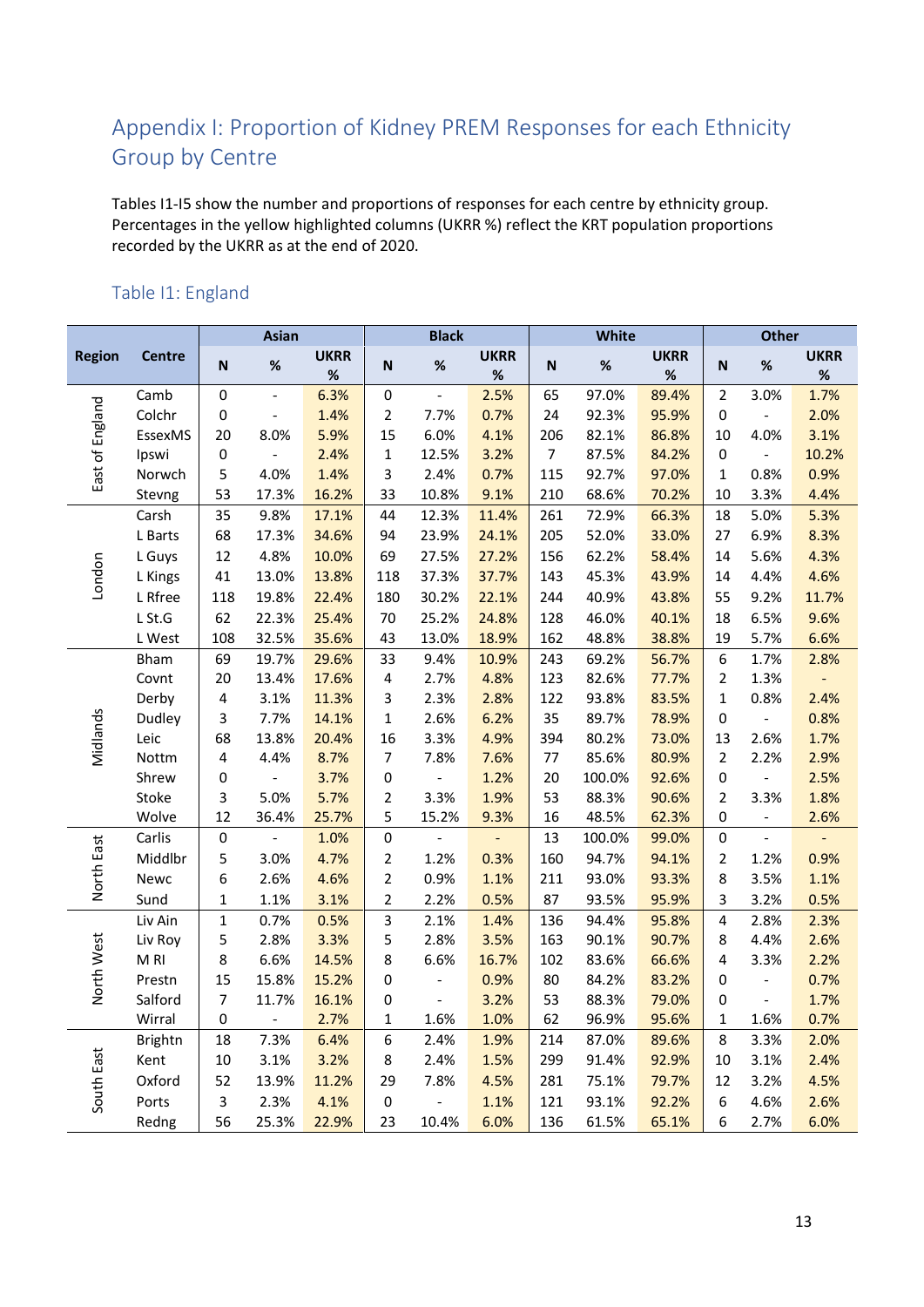# Table I1: England (cont.)

|                         |                |                | <b>Asian</b>                 |                  |              | <b>Black</b>             |                          |     | <b>White</b> |                  |             | <b>Other</b>             |                  |
|-------------------------|----------------|----------------|------------------------------|------------------|--------------|--------------------------|--------------------------|-----|--------------|------------------|-------------|--------------------------|------------------|
| <b>Region</b>           | <b>Centre</b>  | N              | %                            | <b>UKRR</b><br>% | N            | $\%$                     | <b>UKRR</b><br>%         | N   | %            | <b>UKRR</b><br>% | $\mathbf N$ | $\%$                     | <b>UKRR</b><br>% |
|                         | <b>Bristol</b> | 4              | 2.7%                         | 3.8%             | 4            | 2.7%                     | 5.3%                     | 136 | 91.3%        | 89.0%            | 5           | 3.4%                     | 1.8%             |
|                         | Dorset         | $\overline{2}$ | 1.5%                         | 1.5%             | 2            | 1.5%                     | 0.3%                     | 126 | 94.0%        | 96.6%            | 4           | 3.0%                     | 1.6%             |
| South West              | Exeter         | 0              | $\qquad \qquad \blacksquare$ | 0.8%             | 0            | $\overline{\phantom{a}}$ | 0.7%                     | 245 | 98.4%        | 97.3%            | 4           | 1.6%                     | 1.2%             |
|                         | Glouc          | 3              | 2.5%                         | 4.0%             | 1            | 0.8%                     | 2.3%                     | 110 | 93.2%        | 91.9%            | 4           | 3.4%                     | 1.7%             |
|                         | Plymth         | 0              | $\overline{\phantom{0}}$     | 0.9%             | $\mathbf{1}$ | 1.7%                     | 0.4%                     | 58  | 98.3%        | 97.1%            | 0           |                          | 1.7%             |
|                         | Truro          | 0              | $\overline{\phantom{a}}$     | 0.4%             | 0            | $\overline{\phantom{a}}$ | $\overline{\phantom{a}}$ | 18  | 94.7%        | 98.2%            | 1           | 5.3%                     | 1.3%             |
|                         | <b>Bradfd</b>  | 3              | 20.0%                        | 44.1%            | 2            | 13.3%                    | 2.5%                     | 10  | 66.7%        | 51.0%            | 0           |                          | 2.4%             |
|                         | Donc           | 1              | 1.8%                         | 2.3%             | 2            | 3.6%                     | 1.5%                     | 52  | 94.5%        | 94.1%            | $\Omega$    | $\overline{\phantom{a}}$ | 2.1%             |
|                         | Hull           | 0              | $\overline{\phantom{a}}$     | 2.1%             | 0            | $\overline{\phantom{a}}$ | 0.9%                     | 40  | 93.0%        | 96.0%            | 3           | 7.0%                     | 1.0%             |
| Yorkshire and<br>Humber | Leeds          | 13             | 10.2%                        | 16.9%            | 10           | 7.8%                     | 5.3%                     | 103 | 80.5%        | 76.3%            | 2           | 1.6%                     | 1.5%             |
|                         | Sheff          | $\overline{2}$ | 1.8%                         | 6.6%             | 1            | 0.9%                     | 2.6%                     | 109 | 96.5%        | 88.3%            | 1           | 0.9%                     | 2.6%             |
|                         | York           | $\overline{2}$ | 2.1%                         | 1.2%             | 1            | 1.0%                     | 0.5%                     | 92  | 95.8%        | 97.2%            | 1           | 1.0%                     | 1.1%             |

#### <span id="page-13-0"></span>Table I2: Northern Ireland

|               |                |   | <b>Asian</b>             |                          |          | <b>Black</b>             |                  |    | <b>White</b> |                  |   | <b>Other</b>             |                   |
|---------------|----------------|---|--------------------------|--------------------------|----------|--------------------------|------------------|----|--------------|------------------|---|--------------------------|-------------------|
| <b>Region</b> | <b>Centre</b>  | N | %                        | <b>UKRR</b><br>%         | <b>N</b> | %                        | <b>UKRR</b><br>% | N  | %            | <b>UKRR</b><br>% | N | %                        | <b>UKRR</b><br>%  |
|               | Antrim         | 0 |                          | $\overline{\phantom{0}}$ | 0        | ۰                        | 0.4%             | 8  | 100.0%       | 99.6%            | 0 | ۰                        | $\qquad \qquad -$ |
|               | <b>Belfast</b> | 0 | $\overline{\phantom{a}}$ | 1.7%                     | 0        | $\overline{\phantom{a}}$ | 0.5%             | 87 | 97.8%        | 97.6%            | 2 | 2.2%                     | 0.2%              |
| reland        | Newry          | 0 | $\overline{\phantom{a}}$ | 0.8%                     | 0        | $\overline{\phantom{a}}$ | 0.4%             | 28 | 96.6%        | 98.5%            |   | 3.4%                     | 0.4%              |
| Ξ             | Ulster         | 1 | 2.4%                     | 3.5%                     | 0        | $\overline{\phantom{a}}$ | 1.5%             | 40 | 97.6%        | 94.5%            | 0 | $\overline{\phantom{a}}$ | 0.5%              |
|               | West NI        | 0 | $\overline{\phantom{a}}$ | 0.6%                     | 0        | $\overline{\phantom{a}}$ | 0.3%             | 36 | 97.3%        | 99.1%            |   | 2.7%                     | $\qquad \qquad -$ |

### <span id="page-13-1"></span>Table I3: Scotland

|               |               |              | <b>Asian</b> |                              |          | <b>Black</b>                 |                              |     | <b>White</b> |                  |   | <b>Other</b>             |                              |
|---------------|---------------|--------------|--------------|------------------------------|----------|------------------------------|------------------------------|-----|--------------|------------------|---|--------------------------|------------------------------|
| <b>Region</b> | <b>Centre</b> | N            | %            | <b>UKRR</b><br>%             | N        | $\%$                         | <b>UKRR</b><br>%             | N   | %            | <b>UKRR</b><br>% | N | %                        | <b>UKRR</b><br>%             |
|               | Abrdn         | $\mathbf{1}$ | 2.2%         | $\overline{\phantom{0}}$     | $\Omega$ | ۰                            | $\overline{\phantom{a}}$     | 43  | 95.6%        | 69.4%            | 1 | 2.2%                     | $\overline{\phantom{0}}$     |
|               | Airdrie       | 0            |              | $\overline{\phantom{0}}$     | 0        |                              | $\overline{\phantom{a}}$     | 16  | 100.0%       | 16.9%            | 0 | ٠                        | $\overline{\phantom{0}}$     |
|               | D&Gall        | $\Omega$     |              | -                            | 0        | $\qquad \qquad \blacksquare$ | $\qquad \qquad \blacksquare$ | 44  | 100.0%       | 39.7%            | 0 | ٠                        |                              |
|               | Dundee        | $\mathbf{1}$ | 8.3%         | $\qquad \qquad \blacksquare$ | 0        | $\qquad \qquad \blacksquare$ | $\qquad \qquad \blacksquare$ | 11  | 91.7%        | 67.7%            | 0 | ٠                        |                              |
| Scotland      | Edinb         | $\Omega$     |              | $\qquad \qquad \blacksquare$ | 2        | 3.2%                         | $\qquad \qquad \blacksquare$ | 59  | 95.2%        | 77.9%            | 1 | 1.6%                     | $\qquad \qquad \blacksquare$ |
|               | Glasgw        | 10           | 4.9%         | $\overline{\phantom{0}}$     | 3        | 1.5%                         | $\overline{\phantom{a}}$     | 190 | 92.2%        | 52.6%            | 3 | 1.5%                     | $\overline{\phantom{0}}$     |
|               | Inverns       | 1            | 3.7%         | $\overline{\phantom{0}}$     | 0        | $\qquad \qquad \blacksquare$ | $\overline{\phantom{a}}$     | 25  | 92.6%        | 49.8%            | 1 | 3.7%                     | -                            |
|               | Klmarnk       | 0            |              | $\overline{\phantom{0}}$     | $\Omega$ | $\qquad \qquad \blacksquare$ | $\qquad \qquad \blacksquare$ | 6   | 100.0%       | 62.6%            | 0 | $\overline{\phantom{a}}$ |                              |
|               | Krkcldy       | 1            | 5.9%         | $\overline{\phantom{0}}$     | 0        |                              | $\overline{\phantom{a}}$     | 16  | 94.1%        | 82.5%            | 0 | ۰                        |                              |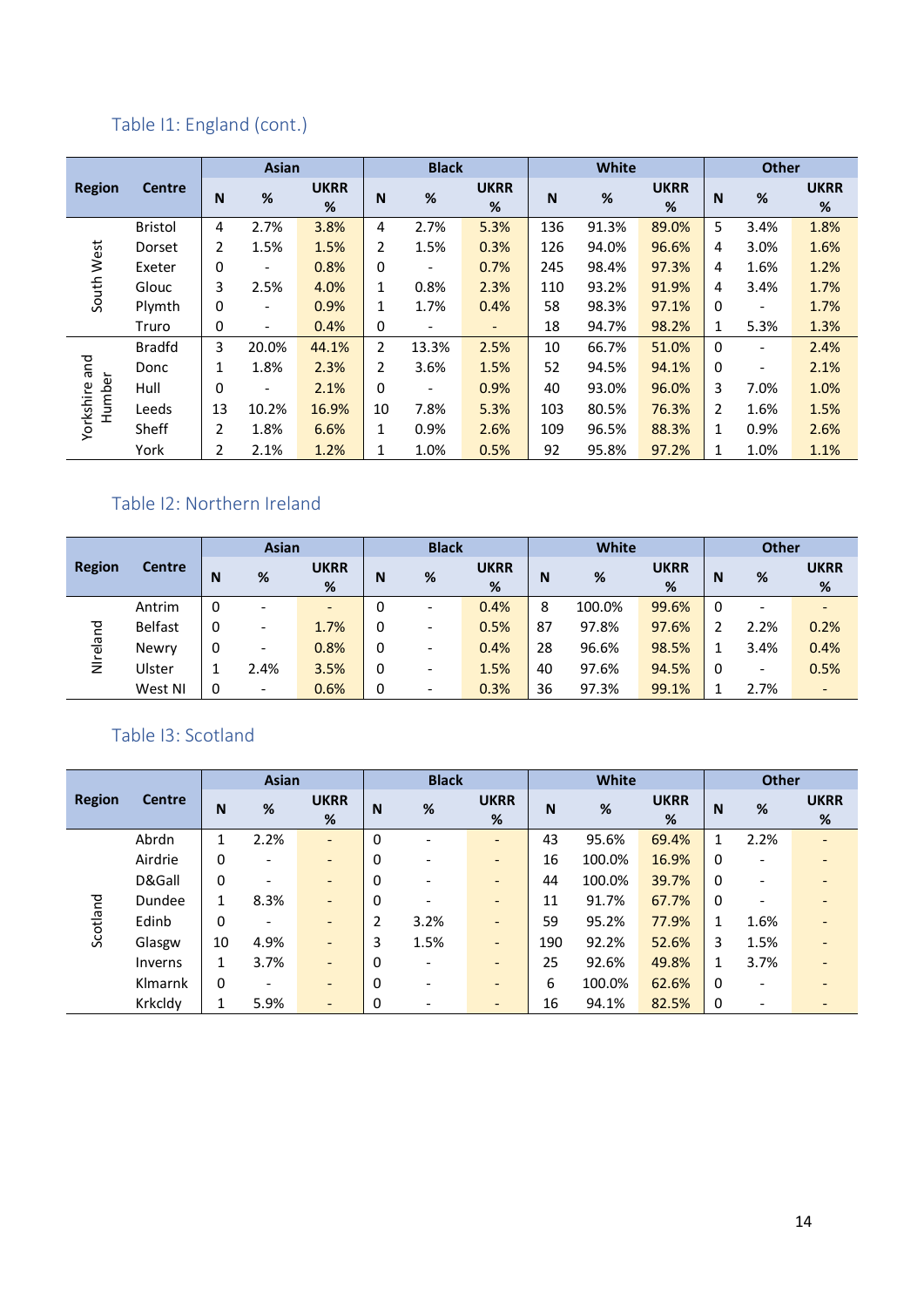#### <span id="page-14-0"></span>Table I4: Wales

|               |               |    | <b>Asian</b>             |                          |   | <b>Black</b>             |                  |     | <b>White</b> |                  |   | <b>Other</b>             |                     |
|---------------|---------------|----|--------------------------|--------------------------|---|--------------------------|------------------|-----|--------------|------------------|---|--------------------------|---------------------|
| <b>Region</b> | <b>Centre</b> | N  | %                        | <b>UKRR</b><br>%         | N | %                        | <b>UKRR</b><br>% | N   | %            | <b>UKRR</b><br>% | N | %                        | <b>UKRR</b><br>$\%$ |
|               | Bangor        | 0  | $\overline{\phantom{a}}$ | $\overline{\phantom{a}}$ | 0 | $\overline{\phantom{a}}$ | 0.5%             | 33  | 100.0%       | 98.5%            | 0 | $\overline{\phantom{0}}$ | 1.0%                |
|               | Cardff        | 24 | 6.2%                     | 6.1%                     | 6 | 1.6%                     | 1.1%             | 353 | 91.5%        | 90.9%            | 3 | 0.8%                     | 1.9%                |
| Wales         | Clwyd         | 0  | $\overline{\phantom{a}}$ | 2.5%                     | 0 | $\overline{\phantom{a}}$ | -                | 45  | 97.8%        | 97.0%            |   | 2.2%                     | 0.5%                |
|               | Swanse        |    | 2.0%                     | 1.8%                     |   | 0.4%                     | 0.2%             | 240 | 94.9%        | 97.5%            |   | 2.8%                     | 0.5%                |
|               | Wrexm         | 0  | $\overline{\phantom{a}}$ | 1.3%                     | 0 | $\overline{\phantom{a}}$ | 0.9%             | 66  | 100.0%       | 96.2%            | 0 |                          | 1.6%                |

#### <span id="page-14-1"></span>Table I5: By Country

|           |      | <b>Asian</b> |                          |     | <b>Black</b> |                          |      | <b>White</b> |                          |     | <b>Other</b> |                          |
|-----------|------|--------------|--------------------------|-----|--------------|--------------------------|------|--------------|--------------------------|-----|--------------|--------------------------|
| Country   | N    | %            | <b>UKRR</b><br>%         | N   | %            | <b>UKRR</b><br>%         | N    | %            | <b>UKRR</b><br>%         | N   | %            | <b>UKRR</b><br>$\%$      |
| England   | 954  | 11.2%        | 14.6%                    | 878 | 10.3%        | 9.0%                     | 6333 | 74.6%        | 73.0%                    | 320 | 3.8%         | 3.4%                     |
| N Ireland |      | 0.5%         | 1.3%                     | 0   | 0.0%         | 0.5%                     | 200  | 97.6%        | 98.0%                    | 4   | 2.0%         | 0.2%                     |
| Wales     | 29   | 3.6%         | 3.9%                     |     | 0.9%         | 0.7%                     | 750  | 94.1%        | 94.0%                    | 11  | 1.4%         | 1.3%                     |
| Scotland  | 14   | 3.2%         | $\overline{\phantom{a}}$ | 5   | 1.1%         | $\overline{\phantom{a}}$ | 416  | 94.3%        | $\overline{\phantom{0}}$ | 6   | 1.4%         | $\overline{\phantom{a}}$ |
| UK        | 1008 | 10.1%        | 13.4%                    | 897 | 9.0%         | 8.1%                     | 7760 | 77.5%        | 75.3%                    | 347 | 3.5%         | 3.1%                     |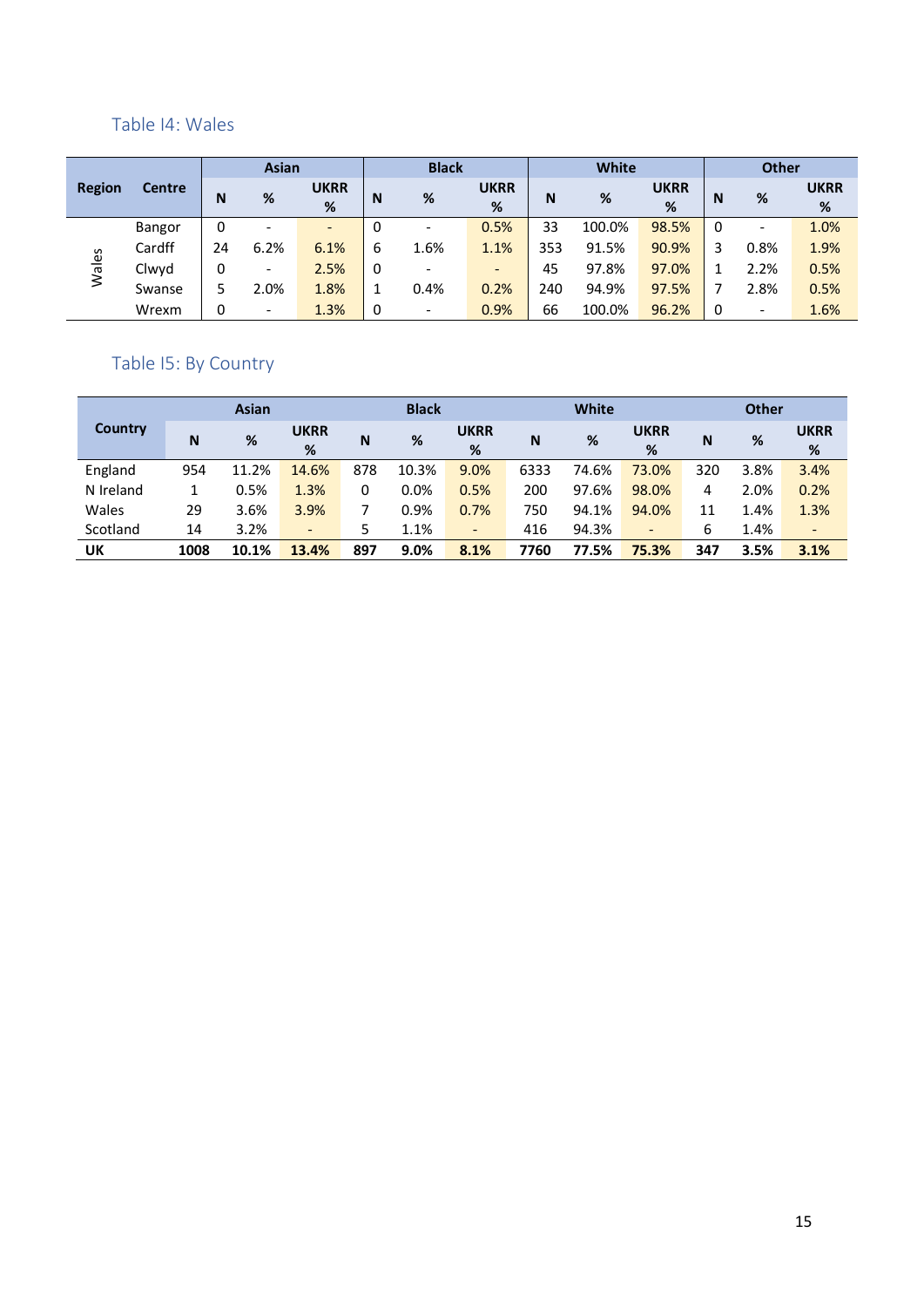## <span id="page-15-0"></span>Appendix J: Unit Abbreviations and Response Rates

Numbers in brackets in the "Unit/Satellite Location" column show the number of Kidney PREMs returned per unit (for reasons of anonymity, not including any units returning less than 10).

Numbers in brackets in the "Centre Abbreviation" column show the number of completed Kidney PREMs per centre, which is the basis for this report.

In centres marked with an asterisk, unit responses do not add up to centre responses because at least one unit returned less than 10 Kidney PREMs, and so are not identified in the unit level data but are included in the centre level data.

#### <span id="page-15-1"></span>Table J1: England

| <b>Region</b>   | <b>Main Unit</b> | <b>Satellites</b>       |
|-----------------|------------------|-------------------------|
| East of England | Camb (86)*       | Bury St Edmunds (19)    |
|                 |                  | Kings Lynn (13)         |
|                 |                  | Main Unit (49)          |
|                 | Colchr (33)      | Clacton (22)            |
|                 |                  | Main Unit (11)          |
|                 | EssexMS (291)    | Basildon (72)           |
|                 |                  | Chelmsford (108)        |
|                 |                  | Orsett (18)             |
|                 |                  | Southend (93)           |
|                 | Ipswi (10)       | Main Unit (10)          |
|                 | Norwch (138)*    | James Paget (22)        |
|                 |                  | Main Unit (113)         |
|                 | Stevng (322)     | Bedford (16)            |
|                 |                  | Harlow (32)             |
|                 |                  | Luton & Dunstable (108) |
|                 |                  | Main Unit (107)         |
|                 |                  | St Albans City (59)     |
| London          | Carsh (412)*     | Crawley (40)            |
|                 |                  | Croydon (40)            |
|                 |                  | Epsom (41)              |
|                 |                  | Farnborough (76)        |
|                 |                  | Kingston (17)           |
|                 |                  | Main Unit (96)          |
|                 |                  | Sutton (50)             |
|                 |                  | West Byfleet (50)       |
|                 | L Barts (649)    | King George (28)        |
|                 |                  | Main Unit (463)         |
|                 |                  | Newham (30)             |
|                 |                  | Queen's Hospital (50)   |
|                 |                  | Whipps Cross (78)       |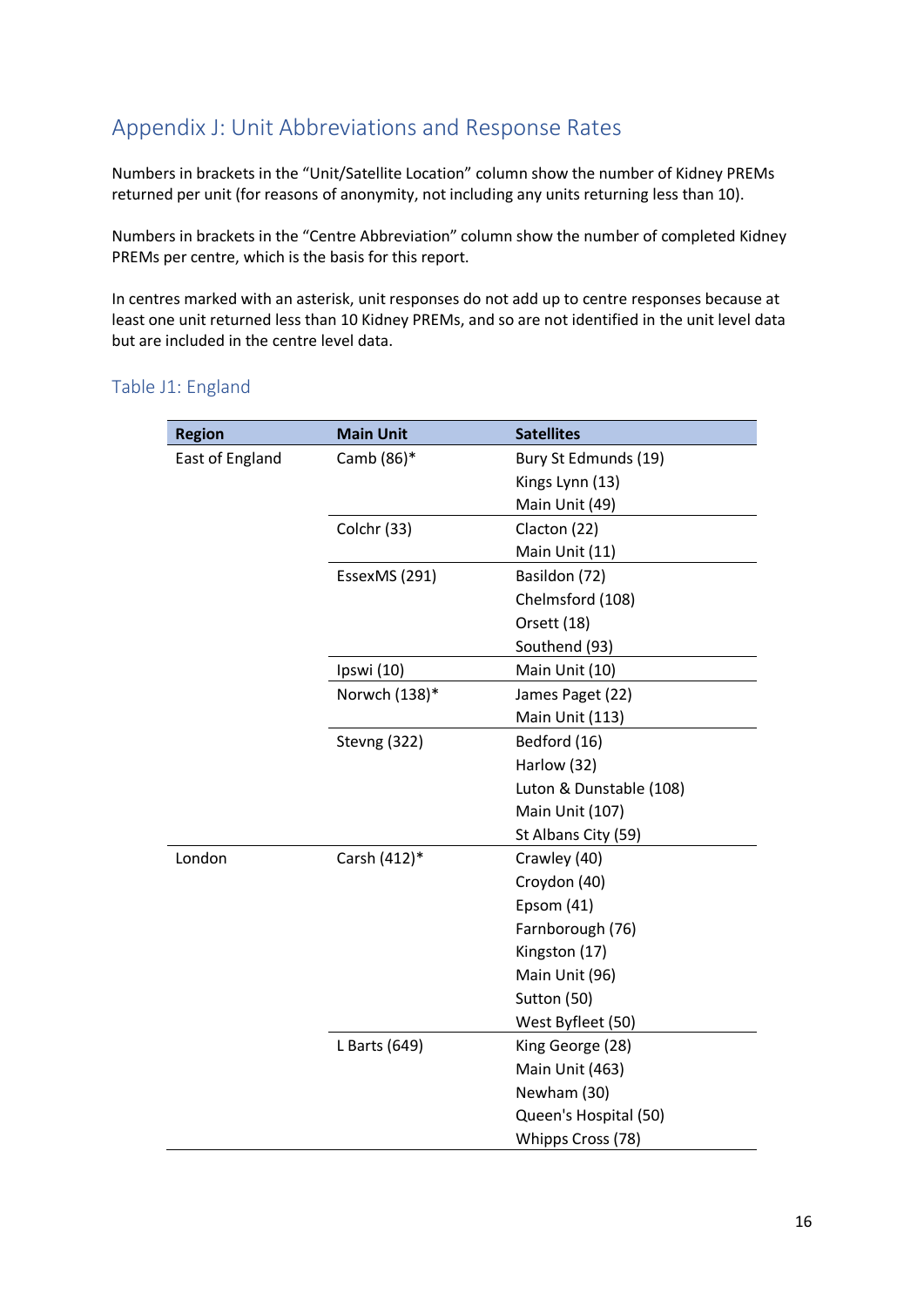| <b>Region</b>   | <b>Main Unit</b> | <b>Satellites</b>            |
|-----------------|------------------|------------------------------|
| London (cont.)  | L Guys (372)     | Borough (28)                 |
|                 |                  | Camberwell (37)              |
|                 |                  | Lewisham (12)                |
|                 |                  | Main Unit (182)              |
|                 |                  | New Cross Gate (27)          |
|                 |                  | Sidcup (45)                  |
|                 |                  | Tunbridge Wells (41)         |
|                 | L Kings (339)*   | Bromley (36)                 |
|                 |                  | Dartford (49)                |
|                 |                  | Dulwich (66)                 |
|                 |                  | Main Unit (74)               |
|                 |                  | Sydenham (40)                |
|                 |                  | Thamesmead (30)              |
|                 |                  | Woolwich (41)                |
|                 | L Rfree (775)    | Barnet (54)                  |
|                 |                  | Edgware (133)                |
|                 |                  | Main Unit (245)              |
|                 |                  | Mary Rankin/St Pancras (198) |
|                 |                  | Tottenham Hale (145)         |
|                 | L St.G (320)*    | Champney's Acutes (14)       |
|                 |                  | Colliers Wood (110)          |
|                 |                  | Main Unit (103)              |
|                 |                  | North Wandsworth (67)        |
|                 |                  | SDU (18)                     |
|                 | L West (414)*    | Central Middlesex (33)       |
|                 |                  | Charing Cross (11)           |
|                 |                  | Ealing (23)                  |
|                 |                  | Hammersmith (168)            |
|                 |                  | Northwick Park (68)          |
|                 |                  | St Charles (44)              |
|                 |                  | Watford (25)                 |
|                 |                  | West Middlesex (27)          |
| <b>Midlands</b> | Birmh (396)*     | Balsall Heath (29)           |
|                 |                  | Castle Vale (44)             |
|                 |                  | Great Bridge (23)            |
|                 |                  | Hereford (10)                |
|                 |                  | Kings Norton (11)            |
|                 |                  | Main Unit (36)               |
|                 |                  | Main Unit (40)               |
|                 |                  | Redditch (18)                |
|                 |                  | Solihull (52)                |
|                 |                  | Sparkhill (13)               |
|                 |                  | Woodgate Valley (48)         |
|                 |                  | Worcester (59)               |

### Table J1: England (cont.)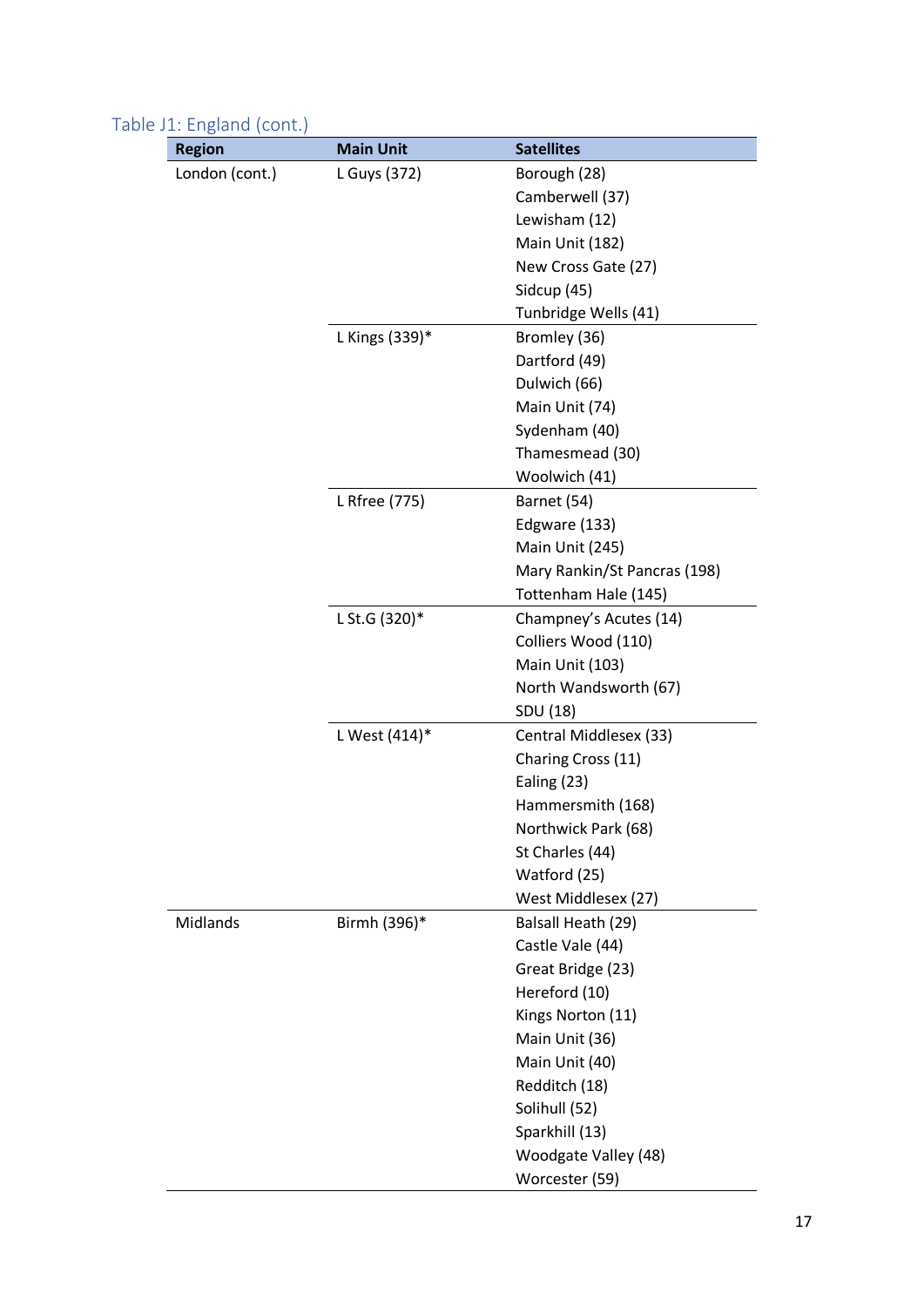### Table J1: England (cont.)

| <b>Region</b>    | <b>Main Unit</b> | <b>Satellites</b>                 |
|------------------|------------------|-----------------------------------|
| Midlands (cont.) | Covnt (240)*     | Main Unit (114)                   |
|                  |                  | Nuneaton (41)                     |
|                  |                  | Rugby (21)                        |
|                  |                  | Stratford (38)                    |
|                  |                  | Whitnash (18)                     |
|                  | Derby (149)      | Lichfield (10)                    |
|                  |                  | Main Unit (139)                   |
|                  | Dudley (50)*     | Main Unit (43)                    |
|                  | Leic (533)       | Boston (55)                       |
|                  |                  | Chandra Mistry Dialysis Unit (21) |
|                  |                  | Grantham (31)                     |
|                  |                  | Hamilton (81)                     |
|                  |                  | Kettering (74)                    |
|                  |                  | Lincoln (68)                      |
|                  |                  | Loughborough (21)                 |
|                  |                  | Main Unit (57)                    |
|                  |                  | Northampton (66)                  |
|                  |                  | Peterborough (33)                 |
|                  |                  | Skegness (26)                     |
|                  | Nottm (131)*     | Ilkeston (32)                     |
|                  |                  | Kings Mill (17)                   |
|                  |                  | Main Unit (78)                    |
|                  | Shrew (30)*      | Main Unit (21)                    |
|                  | Stoke (88)*      | County Hospital (19)              |
|                  |                  | Main Unit (64)                    |
|                  | Wolve $(43)^*$   | Main Unit (23)                    |
|                  |                  | Pond Lane (13)                    |
| North East       | Carlis (17)*     | Main Unit (10)                    |
|                  | Middlbr (188)*   | Darlington (43)                   |
|                  |                  | Main Unit (50)                    |
|                  |                  | North Ormesby (54)                |
|                  |                  | Stockton (39)                     |
|                  | Newc (267)       | Alnwick site (18)                 |
|                  |                  | Main Unit (196)                   |
|                  |                  | North Tyneside site (42)          |
|                  |                  | Team Valley site (11)             |
|                  | Sund (108)*      | Durham Treatment Centre (12)      |
|                  |                  | Main Unit (90)                    |
| North West       | Liv Ain (166)    | Aintree (38)                      |
|                  |                  | Main Unit (59)                    |
|                  |                  | Southport (45)                    |
|                  |                  | Waterloo (24)                     |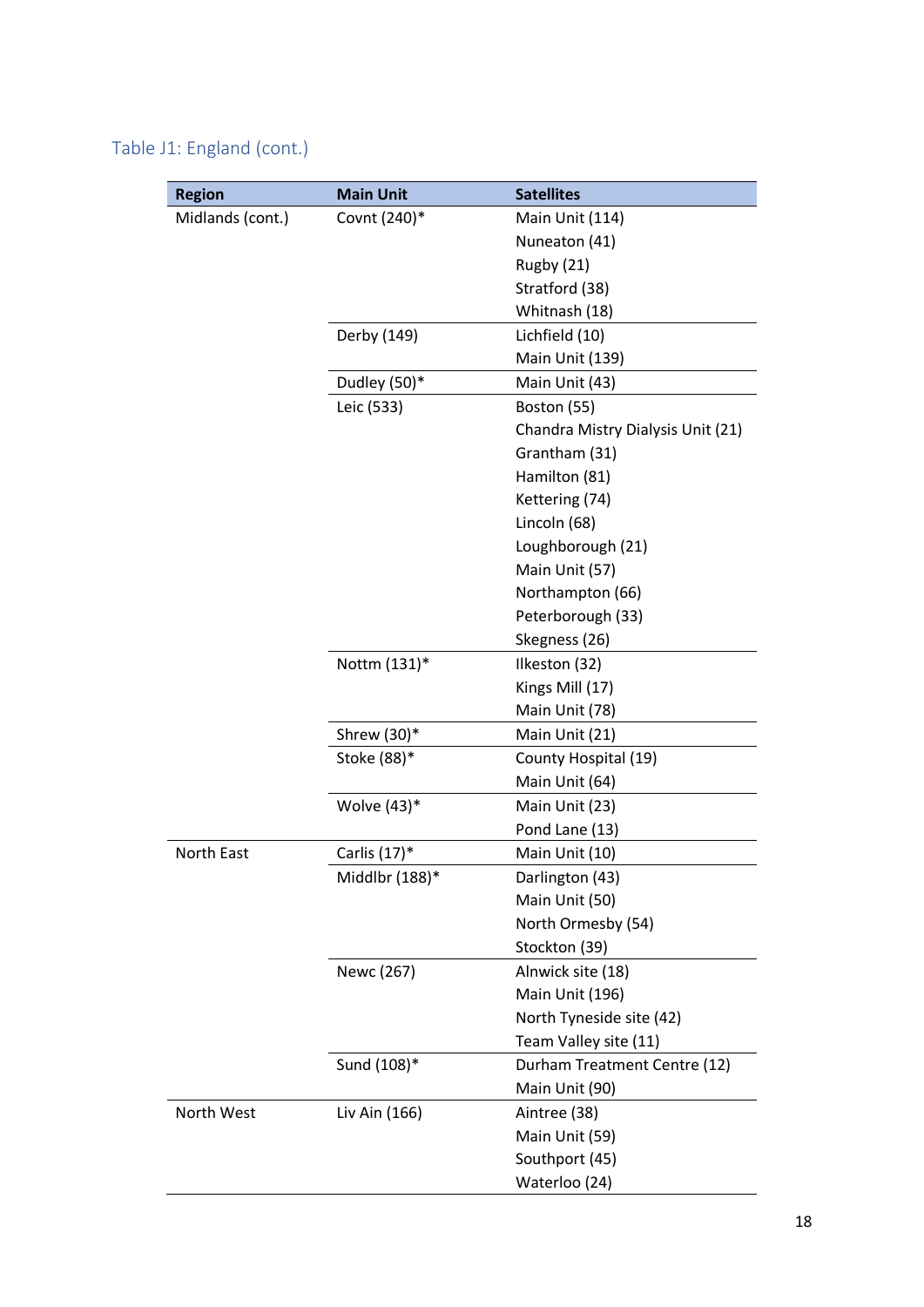### Table J1: England (cont.)

| <b>Region</b>      | <b>Main Unit</b> | <b>Satellites</b>               |
|--------------------|------------------|---------------------------------|
| North West (cont.) | Liv Roy (204)    | Broadgreen (28)                 |
|                    |                  | Halton (20)                     |
|                    |                  | Main Unit (101)                 |
|                    |                  | St Helens (25)                  |
|                    |                  | Warrington (30)                 |
|                    | M RI (139)*      | Macclesfield (13)               |
|                    |                  | Main Unit (51)                  |
|                    |                  | Stockport (66)                  |
|                    | Prestn (110)*    | Blackburn (24)                  |
|                    |                  | Chorley (13)                    |
|                    |                  | Clifton (24)                    |
|                    |                  | Main Unit (18)                  |
|                    |                  | <b>Westmorland General (22)</b> |
|                    | Salford (76)*    | Bolton (10)                     |
|                    |                  | Main Unit (39)                  |
|                    |                  | Wigan (22)                      |
|                    | Wirral (75)*     | Chester (28)                    |
|                    |                  | Main Unit (44)                  |
| South East         | Brightn (378)    | Bexhill (37)                    |
|                    |                  | Crawley (13)                    |
|                    |                  | Eastbourne (32)                 |
|                    |                  | Main Unit (250)                 |
|                    |                  | Worthing (46)                   |
|                    | Kent (352)       | Ashford (51)                    |
|                    |                  | Dover (39)                      |
|                    |                  | Maidstone (63)                  |
|                    |                  | Main Unit (141)                 |
|                    |                  | Margate (13)                    |
|                    |                  | Medway (45)                     |
|                    | Oxford (531)     | Aylesbury (91)                  |
|                    |                  | Horton (24)                     |
|                    |                  | Main Unit (262)                 |
|                    |                  | Milton Keynes (41)              |
|                    |                  | Swindon (48)                    |
|                    |                  | Wycombe (65)                    |
|                    | Ports (157)*     | Bognor Regis (22)               |
|                    |                  | Fareham Home Therapies Hub      |
|                    |                  | (20)                            |
|                    |                  | Havant (11)                     |
|                    |                  | Isle of Wight (25)              |
|                    |                  | Main Unit (51)                  |
|                    |                  | Milford-on-Sea (15)             |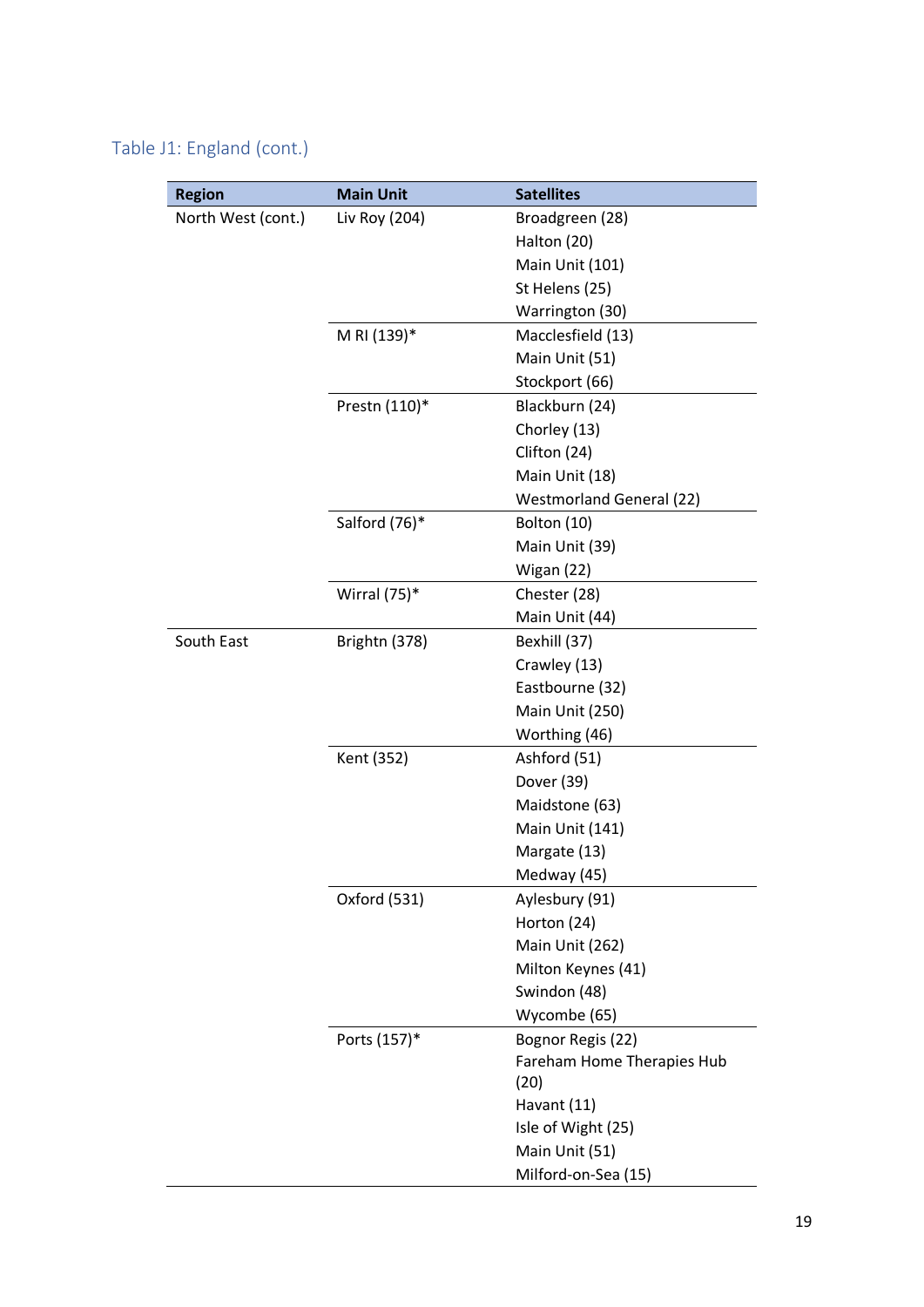| Table J1: England (cont.) |  |  |
|---------------------------|--|--|
|---------------------------|--|--|

| <b>Region</b>      | <b>Main Unit</b> | <b>Satellites</b>            |
|--------------------|------------------|------------------------------|
| South East (cont.) | Redng (233)      | Bracknell (33)               |
|                    |                  | Enborne (19)                 |
|                    |                  | Main Unit (128)              |
|                    |                  | Windsor (53)                 |
| South West         | Bristol (178)*   | Bath (17)                    |
|                    |                  | Brunel/Bright (50)           |
|                    |                  | Cossham (11)                 |
|                    |                  | Frome (23)                   |
|                    |                  | Main Unit (43)               |
|                    |                  | Weston-super-Mare (31)       |
|                    | Dorset (164)     | Bournemouth (59)             |
|                    |                  | Main Unit (63)               |
|                    |                  | Poole (30)                   |
|                    |                  | Yeovil (12)                  |
|                    | Exeter (310)*    | Barnstaple (38)              |
|                    |                  | Heavitree (13)               |
|                    |                  | Honiton (18)                 |
|                    |                  | Main Unit (201)              |
|                    |                  | South Devon (28)             |
|                    | Glouc (159)*     | Cotswold Dialysis Unit (21)  |
|                    |                  | Renal Department (GRH) (124) |
|                    | Plymth (93)*     | Main Unit (88)               |
|                    | Truro (22)*      | Main Unit (17)               |
| Yorkshire and      | Bradfd $(25)^*$  | Main Unit (19)               |
| Humber             | Donc (68)*       | Bassetlaw (12)               |
|                    |                  | Main Unit (55)               |
|                    | Hull (54)*       | Main Unit (41)               |
|                    | Leeds (172)*     | Calderdale (12)              |
|                    |                  | Main Unit (91)               |
|                    |                  | Seacroft R & S (50)          |
|                    | Sheff (137)*     | Main Unit (113)              |
|                    |                  | Peter Moorhead (15)          |
|                    | York (131)       | Easingwold (18)              |
|                    |                  | Harrogate (55)               |
|                    |                  | Main Unit (48)               |
|                    |                  | Scarborough (10)             |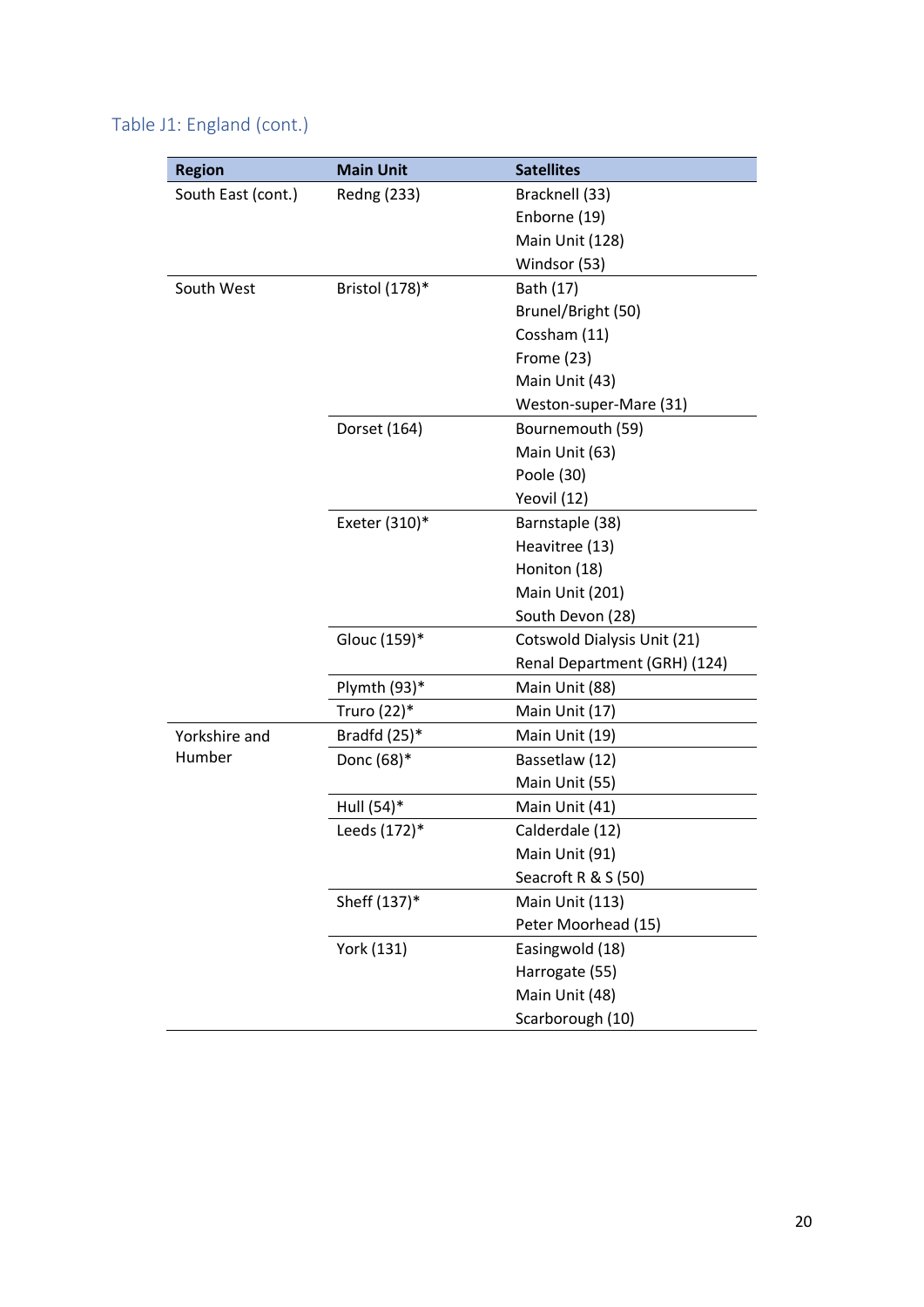### <span id="page-20-0"></span>Table J2: Northern Ireland

| <b>Region</b>    | <b>Main Unit</b>    | <b>Satellites</b> |
|------------------|---------------------|-------------------|
| Northern Ireland | Antrim (10)         | Main Unit (10)    |
|                  | Belfast (103)       | Main Unit (103)   |
|                  | Newry (37)          | Main Unit (37)    |
|                  | Ulster (70)         | Main Unit (70)    |
|                  | <b>West NI (44)</b> | Omagh (14)        |
|                  |                     | Main Unit (30)    |

#### <span id="page-20-1"></span>Table J3: Scotland

| <b>Region</b> | <b>Main Unit</b>    | <b>Satellites</b>            |
|---------------|---------------------|------------------------------|
| Scotland      | Abrdn (57)*         | Main Unit (23)               |
|               | Airdrie (20)        | Main Unit (20)               |
|               | D&Gall (45)*        | Main Unit (33)               |
|               | Dundee (21)         | Main Unit (14)               |
|               | Edinb $(73)^*$      | Borders General (14)         |
|               |                     | Main Unit (35)               |
|               |                     | Western General (15)         |
|               | <b>Glasgw (235)</b> | Forth Valley (40)            |
|               |                     | Glasgow Royal Infirmary (21) |
|               |                     | Inverclyde (11)              |
|               |                     | Main Unit (52)               |
|               |                     | Stobhill (25)                |
|               |                     | Vale of Leven (26)           |
|               |                     | Victoria (60)                |
|               | Inverns (35)*       | Main Unit (26)               |
|               | Krkcldy (22)*       | Main Unit (15)               |
|               | Klmarnk (12)*       |                              |